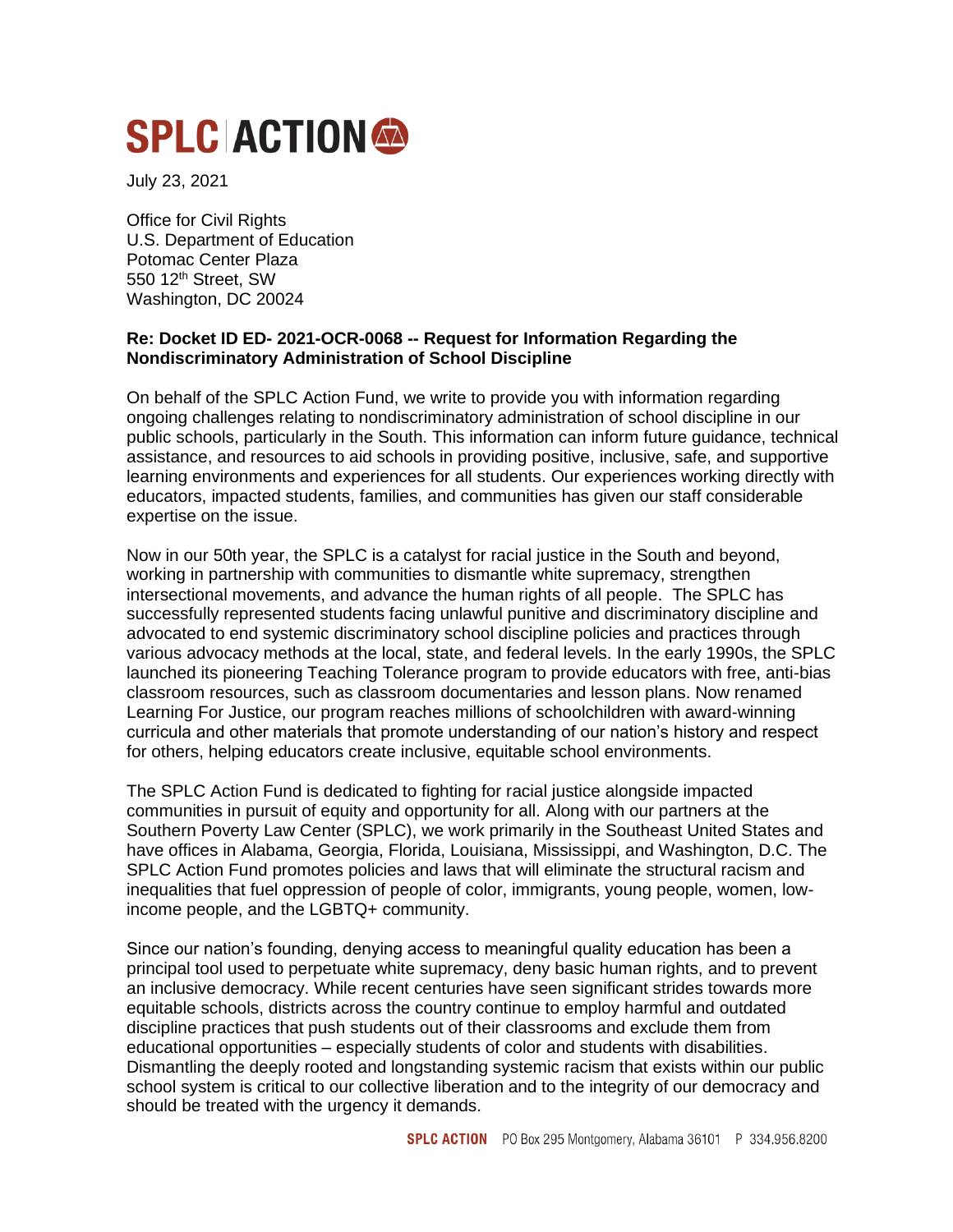We know that students who are subjected to punitive discipline and excluded from their public education are at increased risk of school dropout and future involvement with the juvenile or criminal system, or other forms of institutionalization. We also know that the discipline policies that push students into these systems disproportionately impact students of color – especially Black girls – despite that they do not commit more disciplinable offenses than their white peers. The pervasive adultification and sexualization of Black girls not only increases their risk of contact with police, but also their risk of suffering police violence and harassment. Black girls are often left out of the discussion about disparities in school discipline.

Given these realities, analyzing the conditions that push these students out of school — such as a zero-tolerance disciplinary culture, overreliance on exclusionary discipline, data sharing with law enforcement and excessive police presence in schools — is an important step towards dismantling them and creating an education system that is safe and equitable for all students. Centralized federal guidance is necessary to achieve this end.

Our comments in response to the Department's Request for Information are organized around the questions posted in the Request, supported by additional context and insights.

**What are your views on the usefulness of current and previous guidance OCR and CRT have issued on school discipline? We would appreciate your comments on the guidance documents described above, including the 2014 guidance, the 2018 Dear Colleague letter, and the 2018 Questions & Answers on Racial Discrimination and School Discipline guidance.**

2014 Guidance. The 2014 School Discipline Guidance Package must be updated strengthened, and reissued. The rescission of the 2014 Guidance by the Trump Administration in 2018 has left local and state educational agencies without clarity on how to effectively reform their discipline policies and practices. In the South, these LEAs and SEAs continue to rely on punitive and harmful disciplinary policies and practices that are not restorative or trauma-informed, serve no pedagogical purpose, and are discriminatorily enforced – especially against Black students and students with disabilities. As students return to school in the fall, the need for clarity is even more urgent as the learning gaps and socioemotional and psychological impacts of the pandemic on students will likely affect their behaviors.

Updated guidance should center the input of grassroots groups, youth, educators, community organizations, civil rights advocates, parents, and researchers. And the new guidance should emphasize that schools must address and respond to student behavior using a social and racial justice focused lens of equity. Additionally, OCR must commit to acting promptly to enforce civil rights violations of children and stop the disproportionate and exclusionary treatment of Black students and students with disabilities. Moreover, it must involve complainants and advocates throughout the process. Unfortunately, the 2014 Guidance became increasingly ineffective even before its rescission because of OCR's inability to act swiftly after it received complaints of civil rights violations in school discipline. And, finally, OCR must collect, review, and publicly report data on potential civil rights violations with greater regularity to ensure that data is not stale when released so that it is still useful for communities, students, families, educators, researchers, and advocates.

2018 Dear Colleague Letter. In 2018, the Federal Commission on School Safety - a Commission tasked with addressing gun violence and increasing safety in public schools,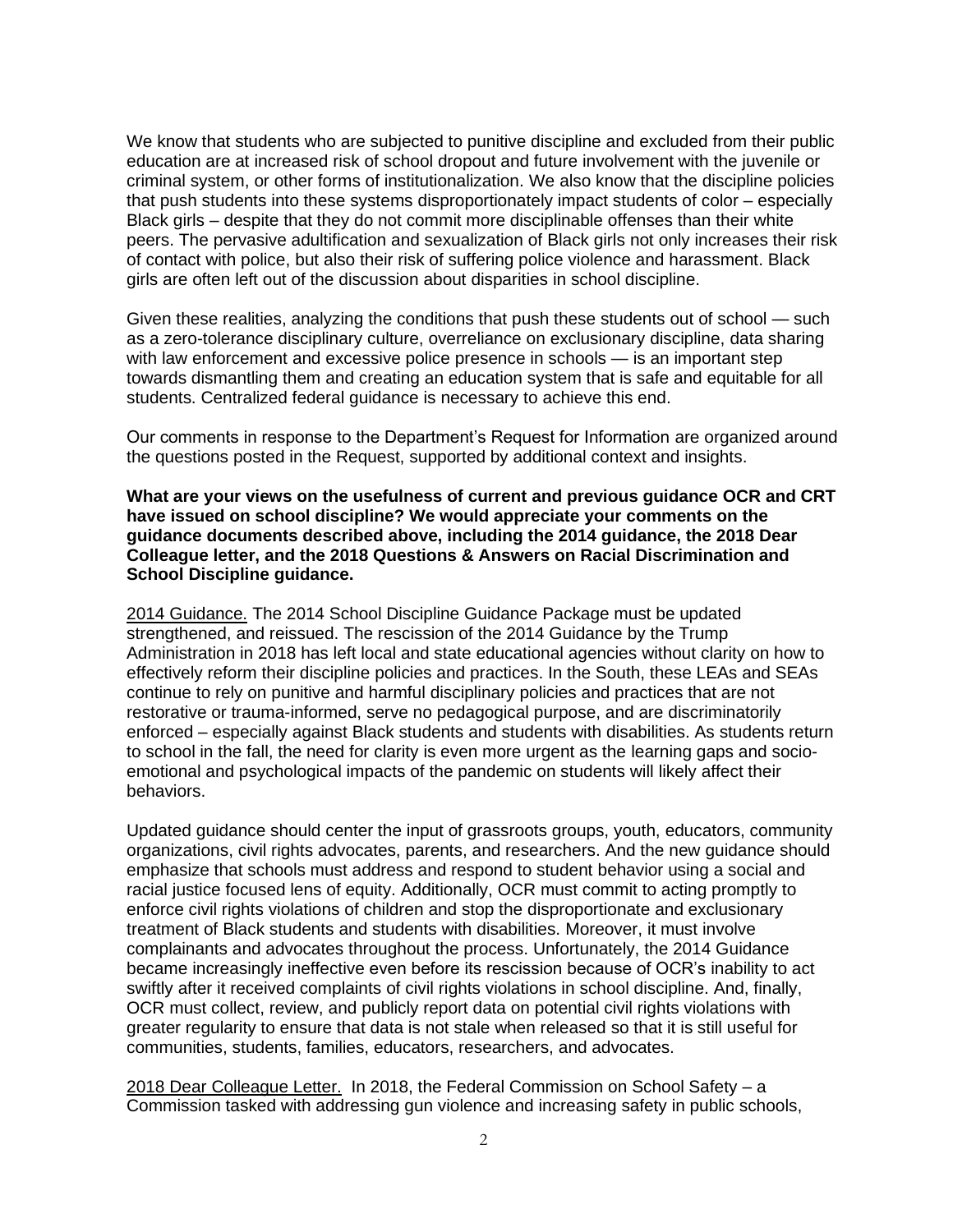recommended full recission of the 2014 guidance and resource package aimed at protecting against discriminatory administration of discipline in public schools. Three days later, the Departments of Education and Justice complied with this recommendation, rescinding the 2014 guidance. The rescission led to even more uncertainty and downplayed the importance and need to address discrimination in school discipline. While the Dear Colleague Letter announcing the decision reaffirmed the commitment of the Departments to "vigorously" enforce civil rights protections in public schools, it also asserted the Departments' position that the 2014 guidance "advance[d] policy preferences and positions not required by Title IV or Title VI." Relying heavily on the idea that local districts should retain unfettered discretion over student misconduct, the Dear Colleague Letter implied that the federal government lacks a legitimate legal role in the monitoring and oversight of disparate impact. In a statement about the recission of the 2014 guidance, Education Secretary Betsy DeVos commented that while students have a right to be free of discrimination, "they also have a right to be treated as individuals, and not as statistics."

More severe outcomes for Black students indicate the discriminatory application of punishment in public schools – whether this discrimination is explicit or not. The "policy preferences and positions" advanced in the 2014 guidance released under Obama reflected this reality, and accurately described the role of the federal government in protecting against it. Further, contrary to the beliefs espoused by former Secretary DeVos, the Commission, and 2018 Dear Colleague Letter, studies have indicated that schools that prioritize restorative justice and a positive school climate over punitive, exclusionary discipline practices positively impact student conduct **and** school safety.<sup>1</sup>

Guidance is necessary to encourage the overhaul of long-broken school discipline practices, to deter discriminatory administration of discipline, and to counteract the implicit biases plaguing our educational system, particularly in the Deep South where the prioritization of increasing funding for police in schools and other harmful state laws and SEA policies have exacerbated disparities in discipline and school push out. The Department should reverse the Trump Administration's recission of the 2014 guidance, and re-issue an updated and reinvigorated guidance package to provide local and state educational agencies with necessary structure and support to avoid the discriminatory implementation of discipline in schools.

2018 Q&A. Generally, the 2018 Q&A Guidance ("Guidance") that was issued with the 2018 Dear Colleague Letter is not useful. The Guidance would be more useful if it included more definitive criteria, expectations, and specific examples of when Title VI might be implicated. Questions and Answers should focus on the scope and intent of Title VI. For example, the Guidance can explain the necessity for language access. The Guidance should also reference and direct readers to resources and materials on more specific topics.

The new, updated Guidance should ensure that student codes of conduct and the discipline referral process do not subject schools to Title VI non-compliance. Questions and Answers should not only warn against direct and intentional discrimination in discipline, but also caution against vague and subjective disciplinary standards that overwhelmingly affect students of color. For example, schools should be cautioned against disciplining students under violations like "incivility," disrespect," "disorderly conduct," or "other." These subjective standards have

<sup>1</sup> Catherine H. Augustine, et al., *Can Restorative Practices Improve School Climate and Cub Suspensions?: An Evaluation of the Impact of Restorative Practices in a Mid-Sized Urban School District,* RAND CORPORATION (2018), *available at* [https://www.rand.org/content/dam/rand/pubs/research\\_reports/RR2800/RR2840/RAND\\_RR2840.pdf.](https://www.rand.org/content/dam/rand/pubs/research_reports/RR2800/RR2840/RAND_RR2840.pdf)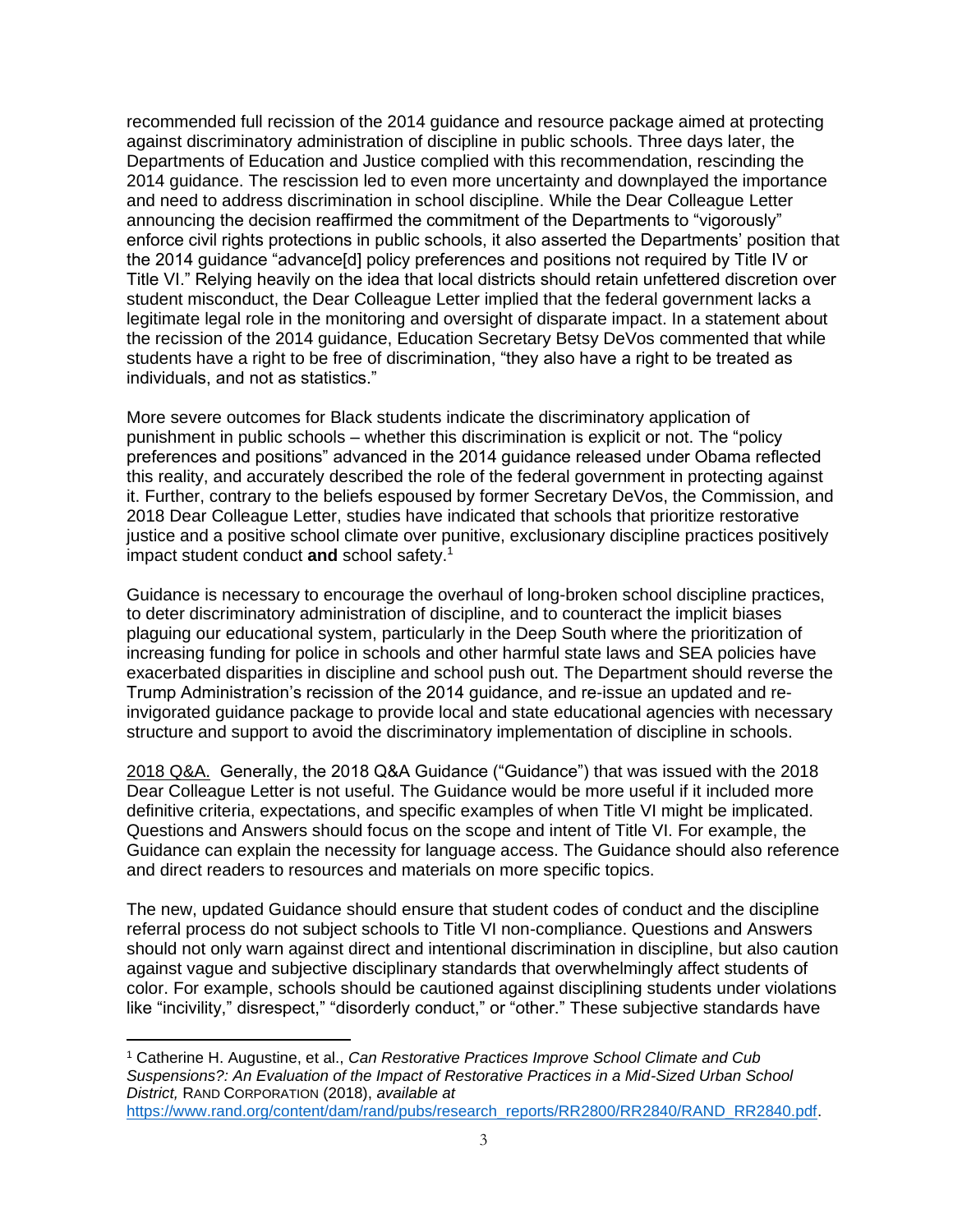been historically and disproportionately used to punish students of color. Additionally, schools may have specific discipline rules that are almost exclusively used against students of color, such as rules prohibiting the perception of being in a gang or forbidding certain student paraphernalia or hair styles. Accompanying Questions and Answers should also address discipline in the remote learning context as well. The use of subjective discipline has expanded during remote learning as more and more students, particularly students of color, are being disciplined for behavior in their homes or other off-campus conduct.

The Guidance should ensure that schools apply uniform and equitable procedures for determining whether a student committed a violation and, if applicable, what consequences are appropriate. Punishments that derive from speculation and a lack of probative evidence not only lead to an increase in wrongful punishments, but also disintegration of student trust in their public schools. Questions and Answers should address fair, uniform, and meaningful opportunities for students and administrators to examine alleged infractions. Similarly, Questions and Answers on eliminating zero tolerance policies, and using progressive discipline policies, would help limit harsh, excessive, disproportionate discipline, while improving school climate. Schools that use excessive exclusionary discipline should raise red flags, particularly when an overwhelming number of students who are pushed out are part of a protected class under Title VI. Further, Questions and Answers should address the role and obligations of law enforcement officials in the school disciplinary processes, including the disproportionate use of unwarranted well checks, sudden school zone residential checks, and unsubstantiated dependency and delinquency referrals to juvenile courts. To the extent law enforcement officials can be kept out of student discipline, they should be. A more equitable discipline process is one way that schools can avoid non-compliance with Title VI.

Finally, the Guidance should describe the complaint, investigation, and remedial process in more detail. Complainants and respondents would benefit in knowing when and how an investigation is opened, what information schools must collect and disclose during an investigation, and the timelines associated with an investigation. Questions and Answers should include clear criteria and examples of the complaint, investigation, and remedial process, as well as consequences for failure to remediate non-compliance of Title VI.

#### **What ongoing or emerging school discipline policies or practices are relevant to you or the communities you serve, including any that you believe raise concerns about potentially discriminatory implementation or effects on students' access to educational opportunities based on race, color, national origin, sex, or disability?**

Through our advocacy on behalf of students in the South and data that we have collected and reviewed, we continue to identify policies and practices that have discriminatory implementation or effects on students' access to equal educational opportunities based on race, color, national origin, sex, or disability.

The continued punitive, harmful, and discriminatory enforcement of discipline policies is particularly prevalent in the South. Some policies and practices that our clients have recently experienced and that contribute to this discriminatory enforcement include:

• **Policies Allowing Vague, Subjective, or Undefined Infractions in the Student Code of Conduct.** Vague, subjective, and undefined infractions are vulnerable to arbitrary and discriminatory enforcement – and they account for a significant number of student infractions. In Alabama, data suggests that 60% of school suspensions and expulsions result from these vague policies or practices. A study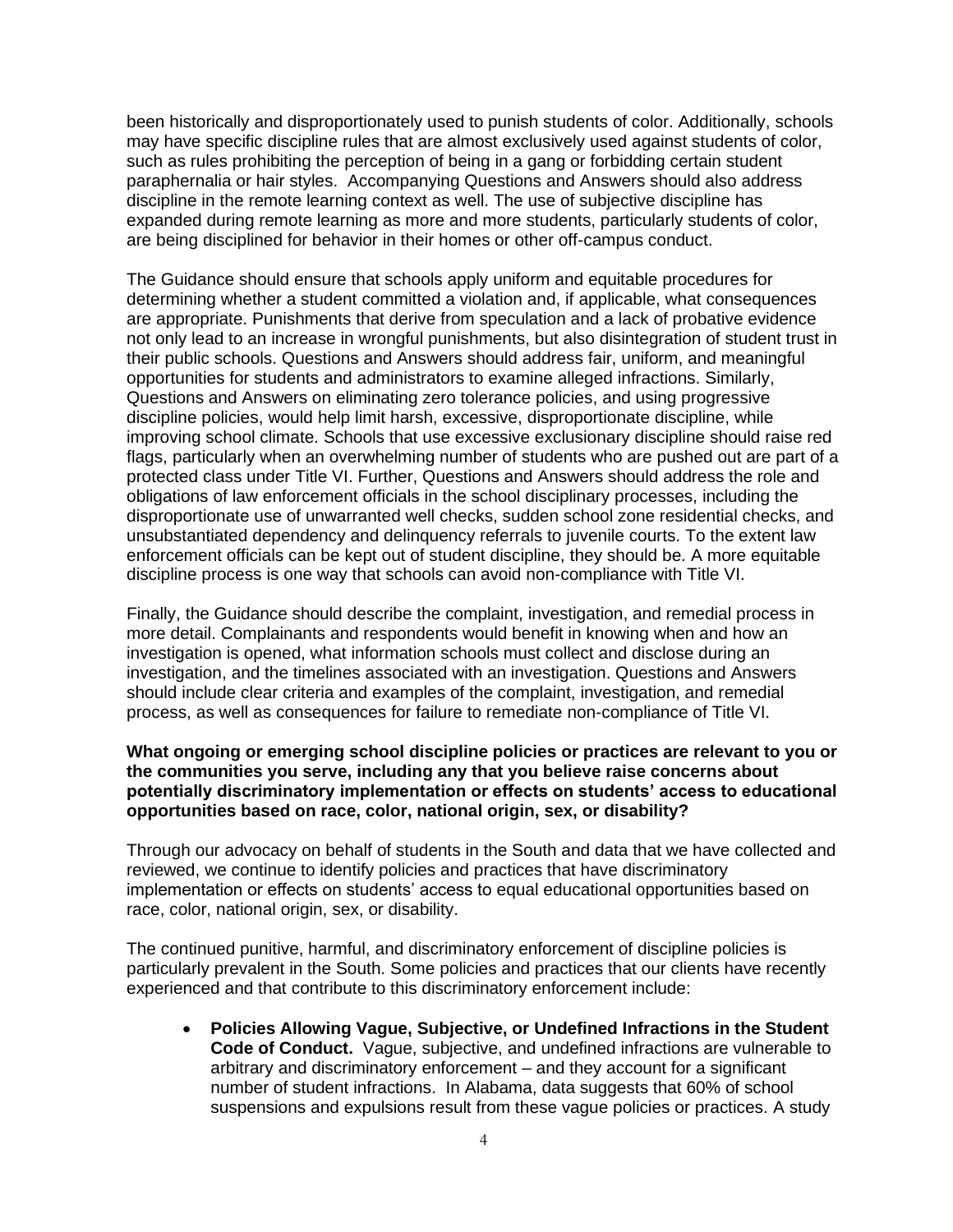of Pinellas County, Florida discipline found that more than half of suspended Black students were suspended for subjective offenses, like not cooperating, class disruption, insubordination, or disrespect.<sup>2</sup> Moreover, Black students were four times more likely to be arrested at school for disorderly conduct than white students and, for Black girls, that rate was six times greater than their white peers. Whenever a district intends to discipline a student for an infraction – especially where the discipline could be so consequential as a suspension or expulsion – the district should clearly define the infraction and outline the elements that the district is required to prove in order to discipline the student for committing the infraction, including the requisite intent required.

- **Policies Allowing Wide Discretion Over Off-Campus Conduct.** These types of policies have taken on new and greater significance during the increase in virtual learning over the last year. Schools have a new level of access to information about students' private lives in the virtual learning environment. A district's authority to discipline students for actions taken in their private lives at home should be very carefully regulated and limited to situations that clearly and significantly affect the school environment. In Georgia, many district codes of conduct allow for seemingly unfettered discretion for schools to discipline students for their off-campus conduct in addition to their on-campus conduct. Code provisions allowing discipline for off-campus conduct are often vague and overbroad, and whether to exercise authority over off-campus conduct is left squarely within the discretion of school administrators. Therefore, these policies are vulnerable to discriminatory application in the same way as vague or subjective infractions. For example, our client, a Black student in Georgia's largest school district, was permanently expelled for off-campus behavior – an off-campus misdemeanor charge that was later dismissed. As a result of our advocacy, a reviewing Court ultimately reversed the student's expulsion and agreed that the district's policy regulating off-campus conduct was unlawful and overbroad, but this outcome took significant time and expense, which many families cannot afford or access.
- **Policies Allowing "Assignment" to Alternative or Virtual School or otherwise suspended or expelled without due process.** Many school districts allow for students to be removed from their regular classrooms and "reassigned" to alternative placements, including virtual placements, in the sole discretion of district administrators. Districts do not define these "reassignments" as exclusions from the classroom – which they are – allowing them to circumvent the required process for suspending students from school. Excluding a student from their regular education environment and placing them elsewhere – usually without the same social/emotional or academic opportunities that exist in the regular school environment – is a significant disruption. The discretionary element also allows for discriminatory application.

We also have concerns about

• **Policies Allowing Discipline Under Zero Tolerance Policies without evidence of a Student's Intent to Violate a Rule or that they engaged in the alleged**

<sup>2</sup> *The Cost of School Policing*, AMERICAN CIVIL LIBERTIES UNION (2020), *available at*  [https://www.aclufl.org/sites/default/files/field\\_documents/school\\_policing\\_report\\_2018-19.pdf](https://www.aclufl.org/sites/default/files/field_documents/school_policing_report_2018-19.pdf)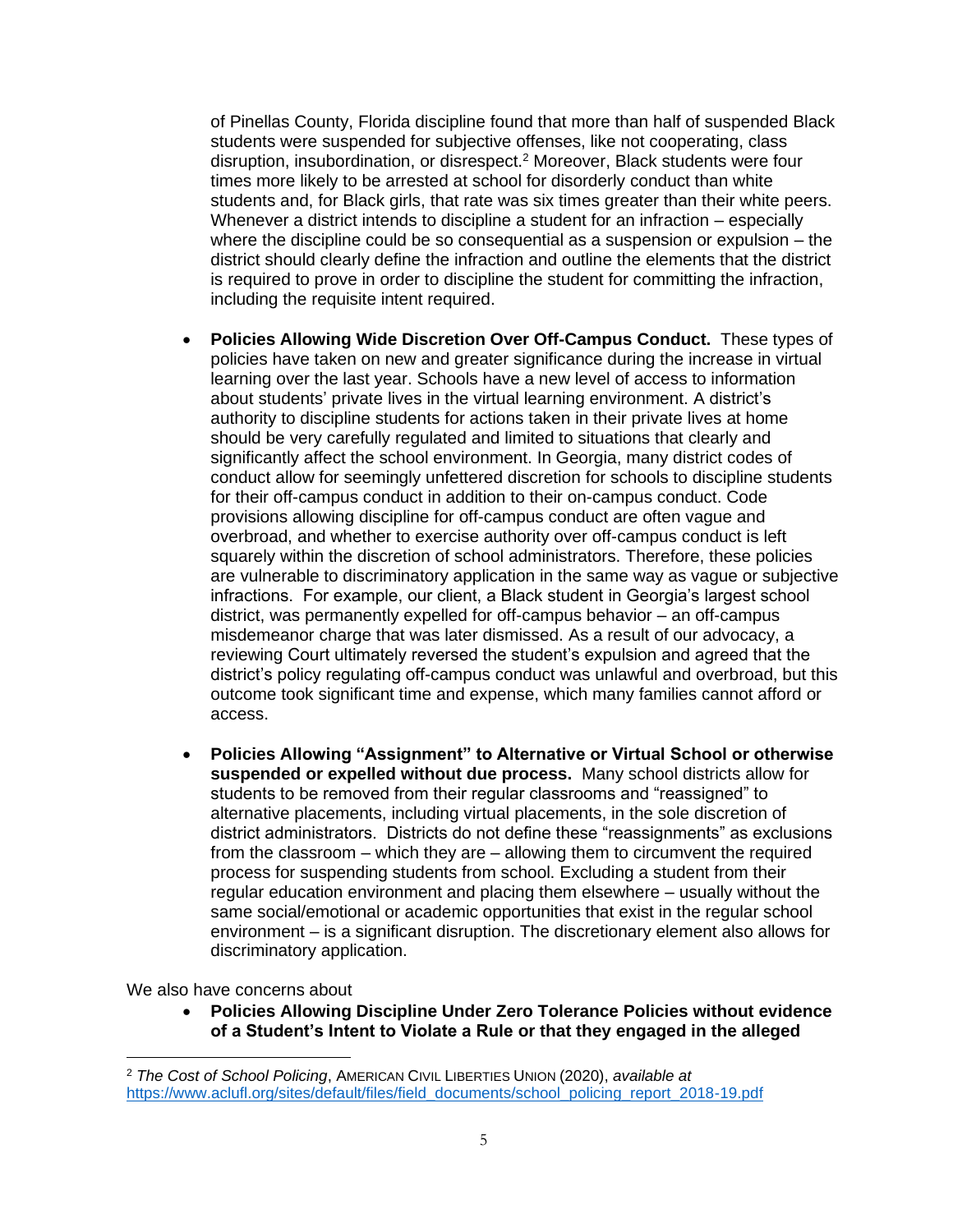**misconduct.** We have represented many students who were subjected to exclusionary discipline and arrest without evidence of their intent to violate a school rule or engage in the alleged misconduct. These students are typically Black and/or students with disabilities. Schools should be expected to prove that a student has engaged in the alleged misconduct and of their intent to violate a rule**.**

- **Policies Prohibiting "Gang Activity."** Schools rarely define what constitutes "gang activity." As a result, rules prohibiting gang activity are usually overly broad or vague, which leads to discipline referrals based on speculation and subjective interpretations of "gang activity." These rules are used to punish otherwise innocent conduct. Student gestures, greetings, appearances, and even types of preferred music have been used as evidence to suspend students for gang activity. In communities where we advocate, the students subjected to these disciplinary policies are almost entirely Black and Latinx students. In one Jacksonville, Florida school, for instance, where 100% of the students expelled in the 2018 school year were Black even though the student population is less than 70% Black<sup>3</sup>, students were threatened with suspension or expulsion for wearing "Rest in Peace" paraphernalia honoring loved ones they lost that were popular among Black students because administrators wrongly associated the paraphernalia with gang affiliation.
- **Policies Prohibiting certain Dress and Hairstyles.** See below.
- **Policies Allowing SRO involvement for non-criminal disciplinary infractions.**  As a result of the mandate to put police or armed guardians in every Florida school, the percentage of youth arrested at school hit a five year high of 20%, demonstrating an increase in the number of school arrests by 8% even while the number of youths arrested in the community declined by 12%<sup>4</sup>.
- **Policies that place excessive numbers of SROs in schools that are predominantly Black or brown. 5**

School resource officers (SROs) are disproportionately placed in schools where Black students are the majority. In schools with student populations that are 75% or more Black, 54% had one or more SROs compared to only 33% of schools where white students comprised 75% or more of the student population. Black students make up 15% of the national K-12 student population, but 31% of law enforcement referrals and 36% of school-based arrests<sup>6</sup>. In Miami Dade, one of our community partners identified a school in a Black community that has over a dozen SROs while having only one mental health counselor.

<sup>3</sup> *Summary of Selected Facts for Robert E. Lee High School*, CIVIL RIGHTS DATA COLLECTION, <https://ocrdata.ed.gov/profile/9/school/266776/summary> (last visited Jul. 23, 2021); *Discipline Report for Robert E. Lee High School*, CIVIL RIGHTS DATA COLLECTION, https://ocrdata.ed.gov/profile/9/school/266776/disciplinereport (last visited Jul. 23, 2021).

<sup>4</sup> *The Cost of School Policing*, AMERICAN CIVIL LIBERTIES UNION (2020), *available at*  [https://www.aclufl.org/sites/default/files/field\\_documents/school\\_policing\\_report\\_2018-19.pdf.](https://www.aclufl.org/sites/default/files/field_documents/school_policing_report_2018-19.pdf) 5 *Id*.

<sup>6</sup> *School Resource Officers and Racial Disparities in School Discipline and Juvenile Justice Referrals*, NATIONAL PREVENTION SCIENCE COALITION (Feb. 22, 2020), [https://www.npscoalition.org/post/school](https://www.npscoalition.org/post/school-resource-officers-and-racial-disparities-in-school-discipline-and-juvenile-justice-referrals)[resource-officers-and-racial-disparities-in-school-discipline-and-juvenile-justice-referrals](https://www.npscoalition.org/post/school-resource-officers-and-racial-disparities-in-school-discipline-and-juvenile-justice-referrals) (last visited Jul. 23, 2021).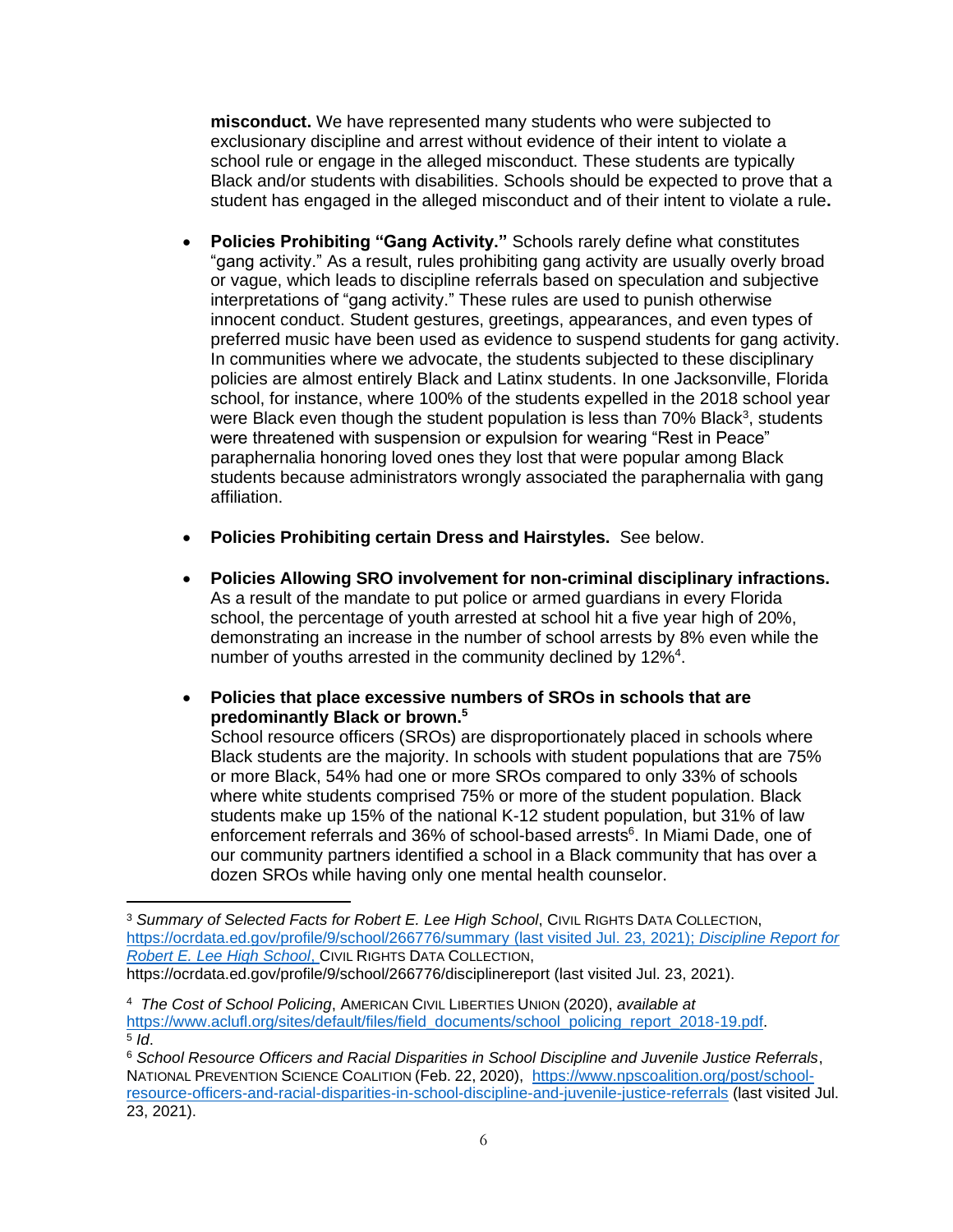• **Policies that permit the sharing of private student information with police who use that information to target students.<sup>7</sup>** The Pasco County, Florida Sheriff's Office, through its predictive policing program, purports to be able to determine which children are "destined to lead a life of crime." The Sheriff's staff pulls information from child welfare files, student records, family information, and past experiences with law enforcement to put children on secret lists. Those students and their families are then harassed repeatedly until they are arrested or leave town. For decades, the Pasco County School District was sharing school records with the Sheriff. This program is part of a larger trend of overpolicing in schools and the relaxing of FERPA protections. Indeed, the Florida Marjorie Stoneman Douglass High School Safety Commission advocated for districts to ignore FERPA obligations, to surveil children 24-7, to provide live feed camera access to law enforcement and to consider school resource officers as school personnel for the purpose of broad access to private student records. These policies all result in more children, and particularly Black and brown children, being pulled into the criminal justice system.

The discriminatory and discretionary enforcement of policies and practices like the above result in stark discipline disparities for Black students. Research consistently shows that Black students receive more severe disciplinary outcomes for the **same behaviors** as white students, and their behaviors tend to be perceived as more problematic or threatening.<sup>8</sup> Black students are more likely to be referred for discipline due to subjective and arbitrary infractions. Black students are perceived as overly aggressive or defiant when compared to their white peers. Likewise, Black parents who advocate for their children are more likely to be seen as uncooperative or incapable of understanding than white parents who question the school's decisions.

For example, in one Louisiana school district where we have gathered information and data through a public records request, we know that Black students are experiencing higher levels of in-school suspensions, out-of-school suspensions, expulsions, and referrals to law enforcement than white students. In that Louisiana district during the 2017-2018 academic school year, Black students were expelled 158% more than white students, 451% more in 2018-2019, and 1225% more in Fall 2019. That same school district produced an overall arrest referral rate of the district to be equivalent to 529 per 100,000 youth per academic year. And Black students in the district received arrest referrals equivalent to a rate of 745 per 100,000 per academic year, 85% more than the rate seen in the state data in 2015. Further, most referral for arrests were for educational offenses (40.7%): Educational offenses could range from minor incidents like cell phone violations, disobedience, verbal disrespect of an authority figure, and leaving a class without permission.

<sup>7</sup> *See Safe for Whom? How the MSD Commission is Putting Florida's Children in Danger*, SOUTHERN POVERTY LAW CENTER (2019), *available at* 

[https://www.splcenter.org/sites/default/files/com\\_policyreport\\_fl\\_school\\_safety\\_for\\_web.pdf](https://www.splcenter.org/sites/default/files/com_policyreport_fl_school_safety_for_web.pdf) <sup>8</sup> Brett Arends, *Black children are more likely to be disciplined than white kids for the same behavior*, MARKETWATCH (Oct. 16, 2019, 10:34 AM), [https://www.marketwatch.com/story/black-children-are-more](https://www.marketwatch.com/story/black-children-are-more-likely-to-be-disciplined-than-white-kids-for-the-same-behavior-2019-10-16)[likely-to-be-disciplined-than-white-kids-for-the-same-behavior-2019-10-16.](https://www.marketwatch.com/story/black-children-are-more-likely-to-be-disciplined-than-white-kids-for-the-same-behavior-2019-10-16)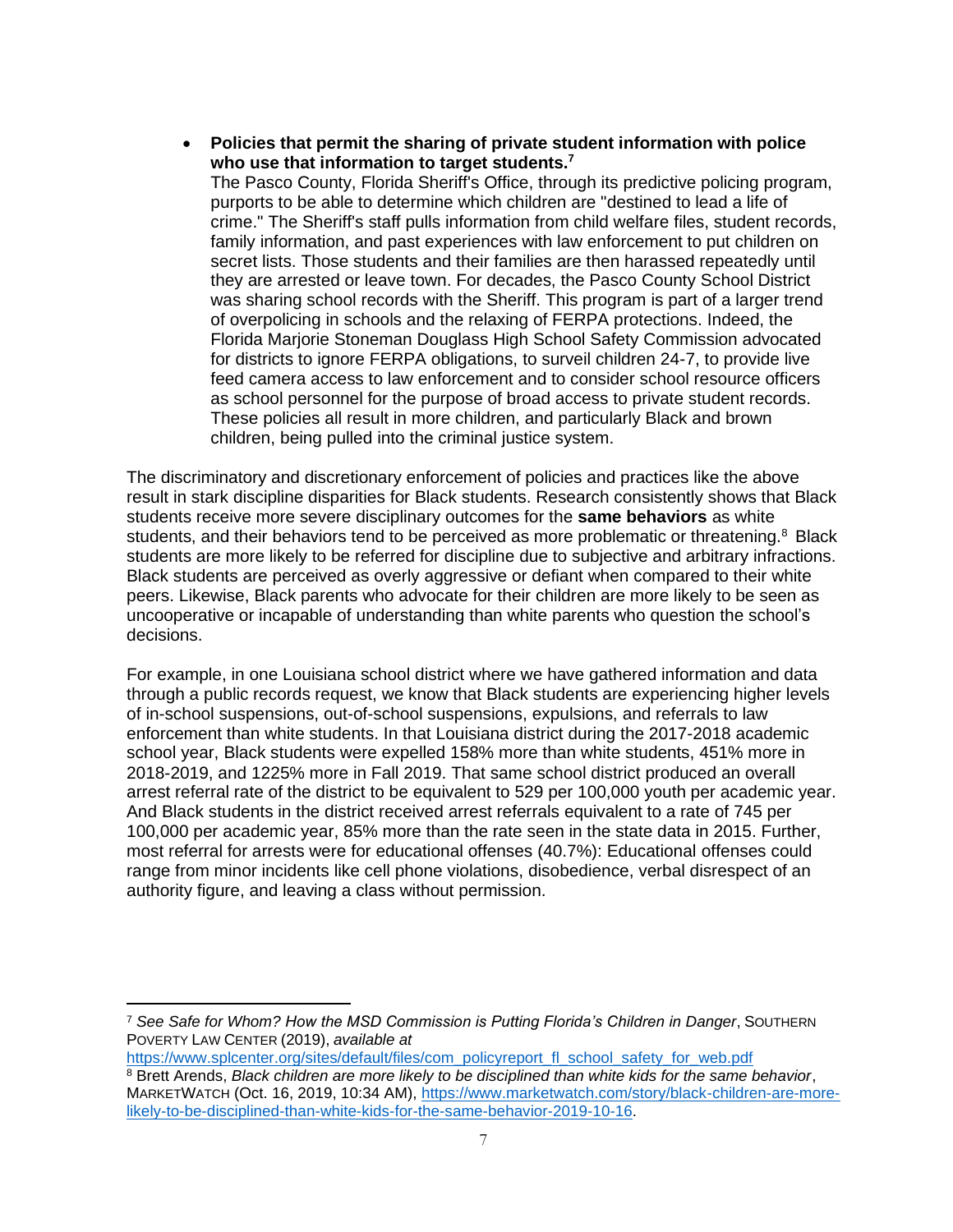In Alabama, local school district incident reports indicate that in 90% of infraction types, Black students were more likely to receive an out-of-school suspension than white students.<sup>9</sup> Among the most frequently occurring infractions, Black students were nearly twice as likely to be removed from school for the same infractions as white students.<sup>10</sup> National data reflects similar patterns. And annual CRDC data consistently shows that Black students are at least three times as likely to be excluded from school than their white peers. Although Black students make up only 16% of students enrolled in public schools nationally, they account for 45% of suspensions – resulting in missed instruction time and other academic opportunities.

For students with disabilities, non-compliance with the Child Find obligations of the IDEA is a serious problem, particularly for students with emotional and behavioral disabilities. Too often, children with disabilities are not identified, and when these children manifest behaviors of their disability, they are punished without a manifestation determination review (MDR) or any consideration or concern as to whether they may have an eligible disability underlying the behavior. For many school districts, MDRs are a mere formality. Districts spend little time reviewing a child's disability, needs, and interventions, but rather focus on how to punish for the alleged infraction.

In Florida, students with disabilities are often illegally subjected to being involuntarily detained and examined under the Florida Mental Health Act, known as the Baker Act for behaviors that symptomatic of their disabilities. Students as young as five and six years old are handcuffed, transported in police cars, and detained at receiving facilities for days, often over their parents' objections. <sup>11</sup> The Baker Act, which has become a normalized exclusionary disciplinary tool used against over 37,000 Florida children a year, is also used disproportionately on Black children; 25% of all children who were Baker Acted were Black in 2016-17 (the last year for which race data was reported statewide), despite Black children comprising only 15% of the under-18 population.

We also have identified through data and research that students who receive Free Lunch under the Free and Reduced Price Lunch program are significantly more likely to experience exclusionary discipline.

Based on data we analyzed for a Louisiana school district, the 2017-Fall 2019 academic years show unique patterns in the application of disciplinary actions across the district. While the use of in-school suspensions relatively low in grades Pre-K thru  $5<sup>th</sup>$ , the usage explodes thereafter with key spikes occurring at  $6<sup>th</sup>$  and  $9<sup>th</sup>$  grades, possibly indicating in-school suspensions as a mechanism to create conformance to the new norms and expectations as students transition between school types. In contrast to in-school suspensions, however, outof-school suspensions are used much more extensively in the 1<sup>st</sup> through 5<sup>th</sup> grades. Yet, the overwhelming prevalence of its use is in the  $11<sup>th</sup>$  grade when students are nearing the end of the educational process within the district. This is a major factor in students being "pushed out" of school due to behavioral issues when they are near graduation.

<sup>9</sup> Don Dailey, *School Discipline and Race in Alabama*, PUBLIC AFFAIRS RESEARCH COUNCIL OF ALABAMA (July 1, 2020), [http://parcalabama.org/school-discipline-and-race-in-alabama/.](http://parcalabama.org/school-discipline-and-race-in-alabama/)

<sup>10</sup> *Id*.

<sup>11</sup> *Costly and Cruel: How the Misuse of the Baker Act Harms 37,000 Florida Children Each* Year, SOUTHERN POVERTY LAW CENTER (2021), *available at*

[https://www.splcenter.org/sites/default/files/com\\_special\\_report\\_baker\\_act\\_costly\\_and\\_cruel.pdf](https://www.splcenter.org/sites/default/files/com_special_report_baker_act_costly_and_cruel.pdf)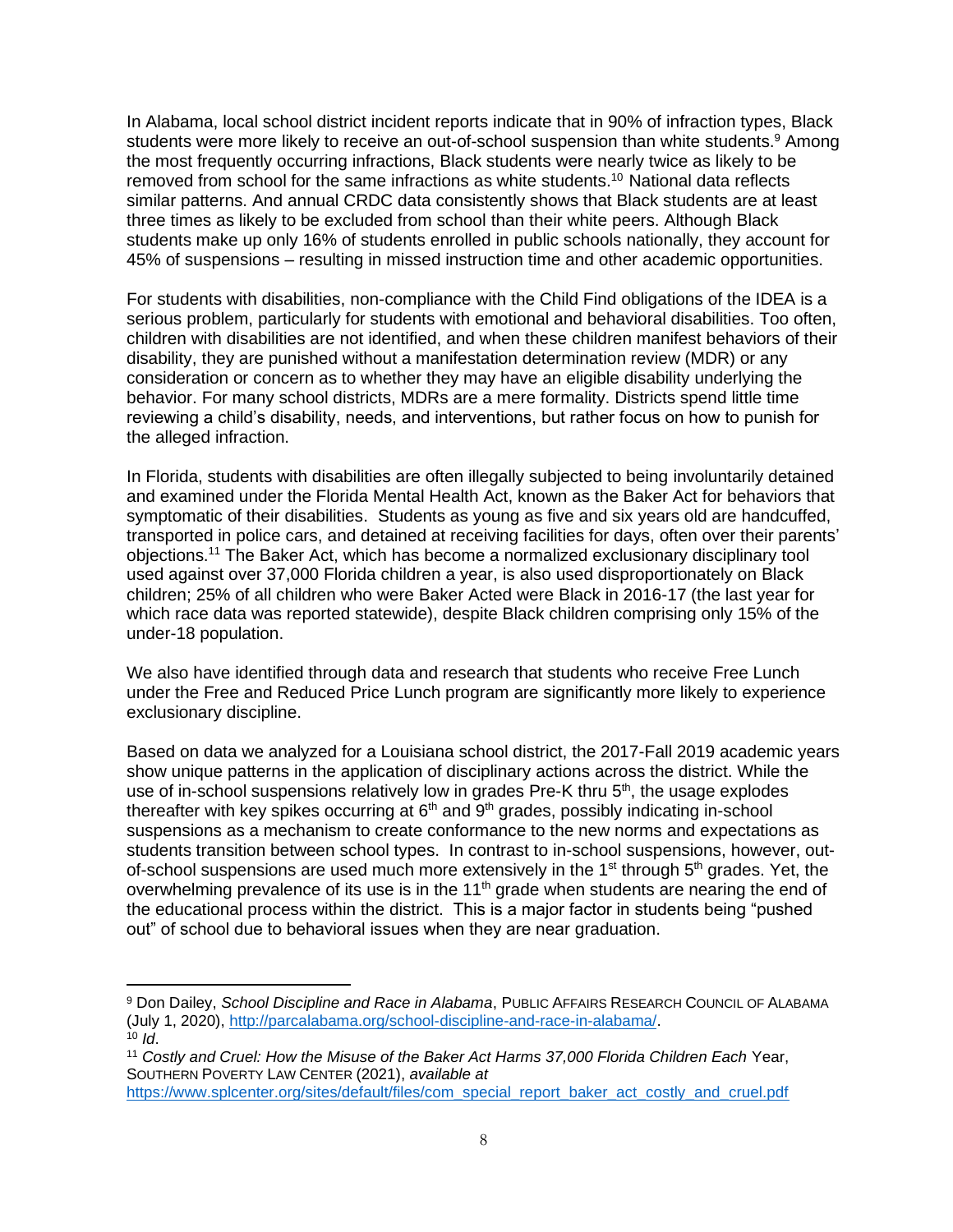#### **What promising practices for the administration of nondiscriminatory school discipline or creating positive school climates have you identified?**

**Rigorous due process protections** for students facing long-term suspensions or expulsions from school, including the right to a fair discipline hearing before an impartial arbiter with the right to present evidence and cross examine witnesses, the right to counsel, and the right to appeal.

**Restorative and trauma-informed disciplinary policies** which center relationship-building, community, and genuine accountability, not removal of educational opportunities or exclusion from school as punishment. Disciplinary practices that focus on teaching students to modify behavior instead of simply punishing children.

**Inclusive and accommodating dress codes** for students help provide a welcome climate for all students. Too often, school dress and grooming codes result in students, particularly Black students, being "disciplined and shamed, denied access to education because their appearance doesn't align with an (often arbitrary) dress code. … It's worth noting that these dress codes often focus on hairstyles. For many African Americans, hair is more than "just hair." For some, a hairstyle is tied to spiritual beliefs. For others, it is a symbol of pride stemming from African traditions. The policing of locs and other traditional black hairstyles begs the question: Are we asking students to shed who they are before stepping foot on our campuses? Is the erasure of cultural roots a prerequisite for an American education?"<sup>12</sup>

The Seattle Public Schools system has a broad policy that should be replicated:

"Students shall not be disciplined or removed from class as a consequence for wearing attire in violation of this policy **unless the attire creates a substantial disruption to the educational environment, poses a hazard to the health or safety of others, or factors into a student behavior rule violation such as malicious harassment or the prohibition on harassment, intimidation, and bullying.** . . . Typical consequences for a violation of this policy include parent/guardian contact or conference and the directive to cover, change, or remove the noncomplying attire. A student may be instructed to leave their classroom briefly to change clothes. The Principal or their designee should notify a student's parent/guardian of the school's response to violations of the student dress policy."<sup>13</sup>

**Community School Models** that integrate academics, health (including mental health) and social services, community engagement and other supports often use restorative justice approaches to discipline. The models that we have seen in our states effectively reduce the number of suspensions, expulsions, arrests, and involuntary institutionalization.

Note that we do not recommend strictly behaviorist models of school discipline. Positive Behavioral Interventions and Supports (PBIS) is a trendy solution for school discipline at the moment. The PBIS framework, however, largely relies on behaviorist models and does not account for bias, inequitable policies and structures, student and community diversity, and so

<sup>12</sup> Coshandra Dillard, *Loc'd Out: How Thoughtless Dress Codes Can Harm Students From Day One, Learning for Justice,* August 17, 2018.

<sup>&</sup>lt;sup>13</sup>Seattle Public Schools, Policy No. 3224, Student Dress (July 20, 2021), available at [https://www.seattleschools.org/UserFiles/Servers/Server\\_543/File/District/Departments/School%20Boar](https://www.seattleschools.org/UserFiles/Servers/Server_543/File/District/Departments/School%20Board/Policies/Series%203000/3224.pdf) [d/Policies/Series%203000/3224.pdf.](https://www.seattleschools.org/UserFiles/Servers/Server_543/File/District/Departments/School%20Board/Policies/Series%203000/3224.pdf)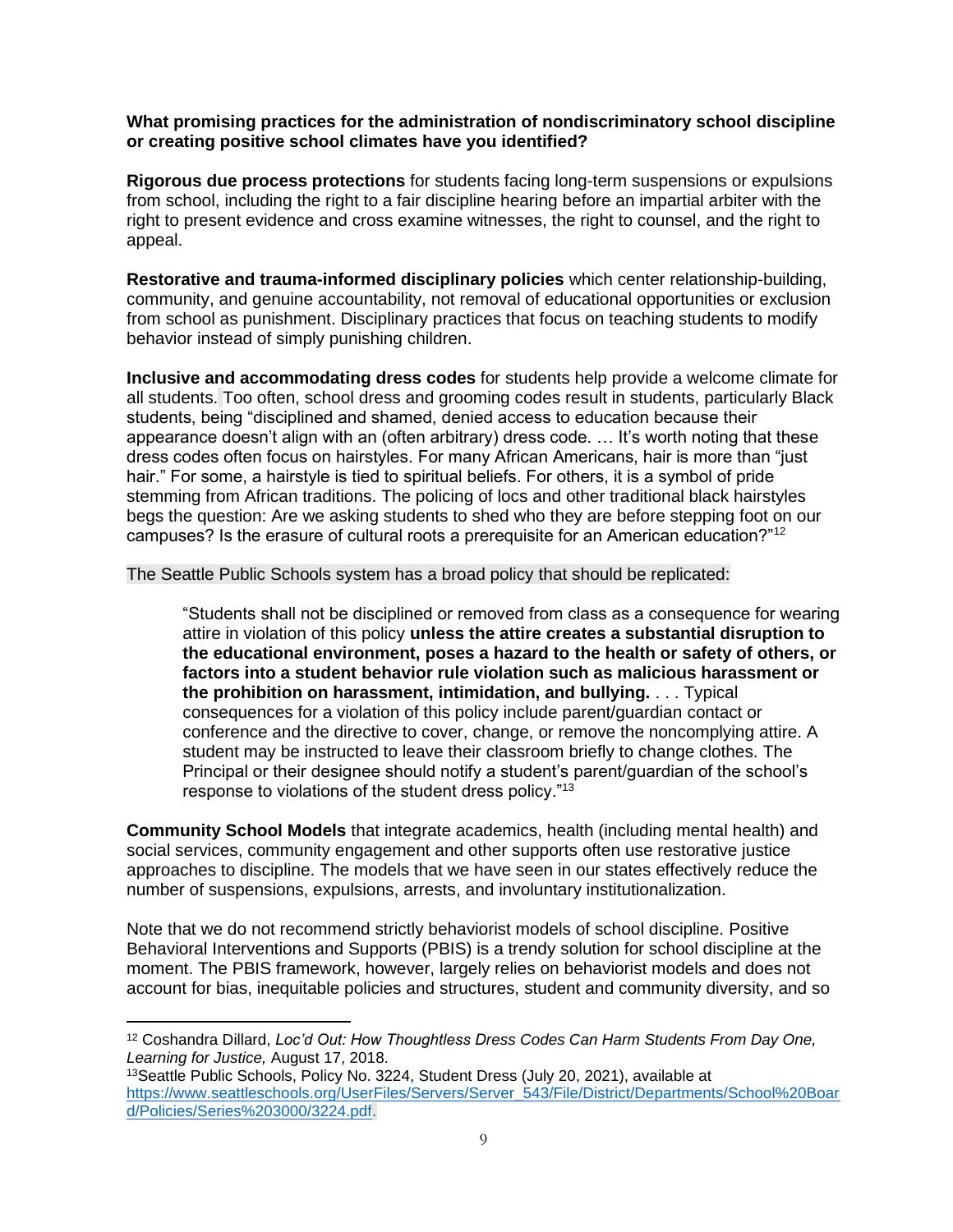on. There are anecdotes of schools that have adapted PBIS to some success; however, PBIS alone is not going to eradicate the disproportionate effects of school discipline on students of color and students with disabilities—and can actually widen inequities.

Most behavioral issues are best alleviated with non-punitive practices and the help of mental health professionals. However, schools generally lack enough counselors or referrals for mental health services. According to the American School Counselor Association (ASCA), the national average student-to-counselor is 424-to-1. ASCA recommends a ratio of 250-to-1.

#### **What are your views on this non-exhaustive list of disciplinary policies, practices, and other issues below?**

**(a) Discipline of students in pre-K through third grade, including in-school and out-of-school suspensions.** Children want to do well in school, especially very young children, and when they exhibit challenging behaviors, they are likely communicating that they are struggling. Educators and administrators should be equipped and trained to identify these underlying struggles so they can get to the root of the behavior. In-school and out-of-school suspensions and expulsions are not an effective method of uncovering that critical information which could expose why the student is struggling. This is particularly true for very young children.

Excluding pre-K-3 students from their regular classrooms as punishment deprives them of critical instructional hours and of important opportunities for social, emotional, and behavioral development. Instead of excluding these children from school, these schools should provide wrap-around services, including before and after school care, mental health services, and access to nurses and social workers on campus. With very young children, often disruptive and challenging behaviors are indicative of an underlying disability and educators should be equipped to identify whether the student should be evaluated for additional services and supports.

Higher rates of K-3 out-of-school suspensions correlated with lower rates of reading and math proficiency.<sup>14</sup> And students who were excluded from school during K-3 were six times more likely to be suspended when they reached ninth grade than other students who had not been suspended during these years.<sup>15</sup> Discipline disparities for students of color and students with disabilities in pre-K through third grade are often more severe because of discrimination.

**(b) Use of exclusionary disciplinary penalties, such as suspensions or expulsions, for minor, non-violent, or subjectively defined types of infractions, such as defiance or disrespect of authority.** Most exclusionary disciplinary penalties that our clients encounter are for minor, non-violent infractions like defiance or disrespect. And, in many districts, these students are contemporaneously referred for arrest and/or prosecution. This type of disciplinary action is not only excessive, but also often fails to demonstrate that the student had any specific intent to violate a school rule. Further, Black students are disproportionately suspended and expelled for these types of minor, non-violent infractions compared to their white peers.

<sup>14</sup> Kelsea Bond & Kanti Chalasani, *How Does Early Childhood Suspension Relate to Achievement in Reading and Math?*, THE GOVERNOR'S OFFICE OF STUDENT ACHIEVEMENT (September 2018), *available at* [https://www.attendanceworks.org/wp-content/uploads/2018/12/3rd-Grade-Reading-OSS-Analysis-Final-](https://www.attendanceworks.org/wp-content/uploads/2018/12/3rd-Grade-Reading-OSS-Analysis-Final-09262018.pdf)[09262018.pdf.](https://www.attendanceworks.org/wp-content/uploads/2018/12/3rd-Grade-Reading-OSS-Analysis-Final-09262018.pdf)

 $\overline{15}$  *Id.*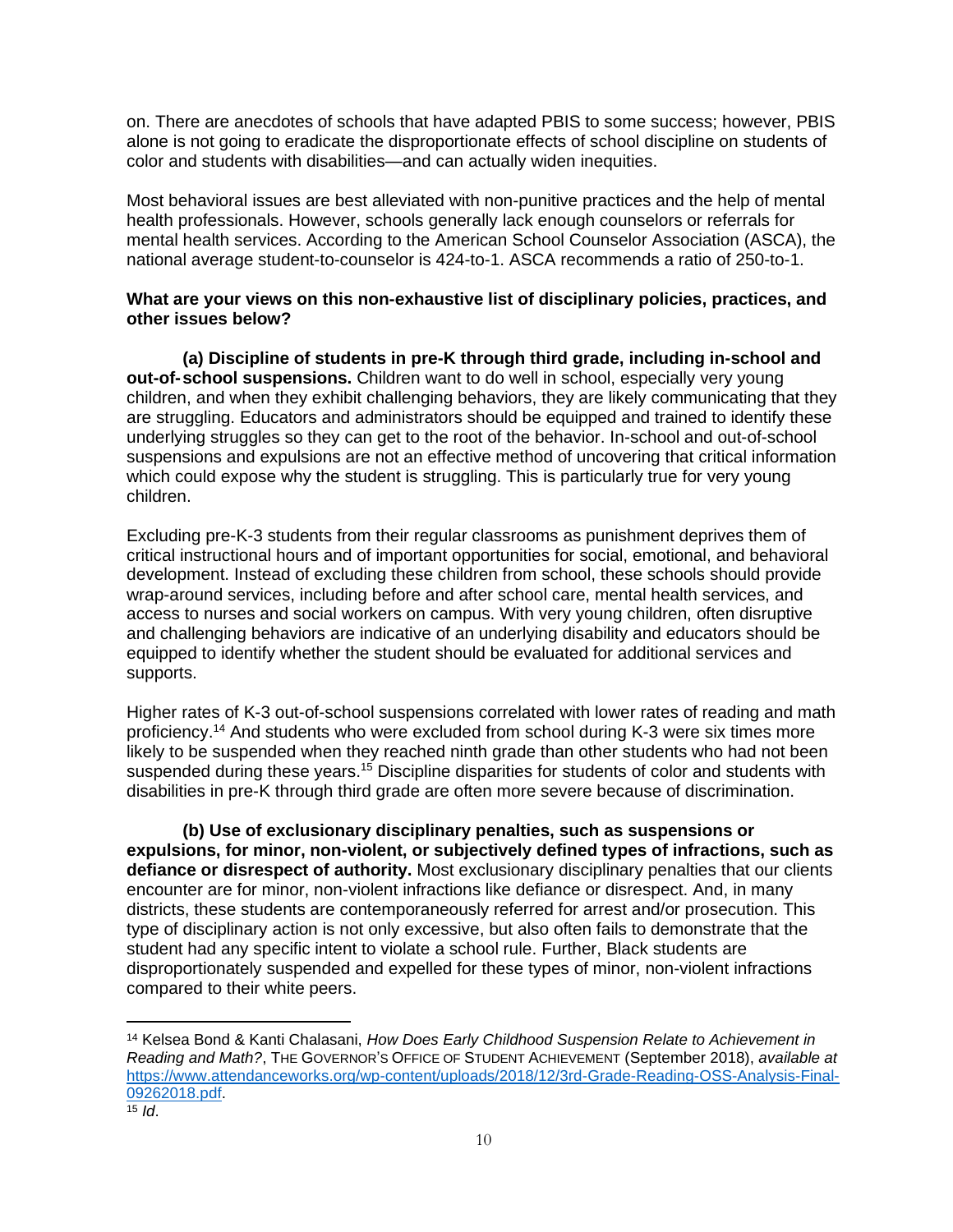**(c) Discipline issues relating to dress and grooming codes (including restrictions on hairstyles).** Discipline based on student appearance has been historically and disproportionately used to punish students of color. Many schools have specific discipline rules that are almost exclusively used against students of color, such as rules prohibiting the appearance or perception of being in a gang or forbidding certain student hair styles. Dress codes should be inclusive, and students should not be disciplined for a simple violation of the dress code. Dress codes are often not inclusive of trans-students and students who identify as gender non-binary. These students may experience higher levels of discipline merely for wearing clothes that align with their gender identity. As noted above, the Seattle Public Schools have an excellent, inclusive dress code policy that allows for disciplinary action for a violation of dress code policy in extreme and limited circumstances.

**(d) Corporal punishment.** Corporal punishment and its overwhelmingly negative effects on students continues to be an issue in schools, particularly in Southern states. Despite more schools and districts continuing to outright ban it, corporal punishment still persists and continues to be advocated for by vocal supporters. "Corporal punishment is an ineffective method of discipline and has major deleterious effects on the physical and mental health of those inflicted."<sup>16</sup> Where corporal punishment is used in schools, Black students and students with disabilities are more likely to be struck by an educator. The analysis in SPLC's 2019<sup>17</sup> report takes a close look at the data among schools that administer corporal punishment. It finds that Black boys are about twice as likely to receive corporal punishment as white boys, and Black girls are three times as likely as white girls. In more than half of the schools that practice corporal punishment, educators hit students with disabilities at a higher rate than those without disabilities. Four states – Mississippi, Alabama, Arkansas, and Texas – account for more than 70 percent of all students receiving corporal punishment in our nation's public schools. Mississippi alone is responsible for more than 29 percent of the country's in-school corporal punishments – more than Florida, Georgia, Missouri, North Carolina, South Carolina, Kentucky, Illinois, Tennessee, Oklahoma, and Ohio *combined*.

We oppose the use of corporal punishment in schools under all circumstances. We often see that LEAs pose corporal punishment as an alternative to suspension or expulsion creating a Hobson's choice for parents and granting LEAs with parental "consent" to exercise corporal punishment. Corporal punishment should not be the alternative to exclusionary discipline.

*Education Week* released an analysis of federal civil rights data on the use of corporal punishment in schools in 2016.<sup>18</sup> The report found that Black students received physical punishment at twice the rate of white students nationwide. According to *Education Week*, "new research not only questions the effectiveness of corporal punishment like spanking and

[https://www.edweek.org/a-persistent-practice/2016/08/00000174-228b-d566-a3ff-e29bdf4c0000.](https://www.edweek.org/a-persistent-practice/2016/08/00000174-228b-d566-a3ff-e29bdf4c0000)

<sup>16</sup> Donald E. Greydanus et al., *Corporal Punishment in Schools: Position Paper of the Society for Adolescent Medicine*, 32 J. ADOLESCENT HEALTH 5, 385, 388 (2003).

<sup>17</sup> The Southern Poverty Law Center & The Center for Civil Rights Remedies, *The Striking Outlier: The Persistent, Painful, and Problematic Practice of Corporal Punishment in Schools (2019), available at*  [https://www.splcenter.org/sites/default/files/com\\_corporal\\_punishment\\_final\\_web\\_0.pdf.](https://www.splcenter.org/sites/default/files/com_corporal_punishment_final_web_0.pdf)

<sup>18</sup> Alex Harwin, *A Persistent Practice: Corporal Punishment in U.S. Schools*, EDUCATION WEEK, Sept. 1, 2016, *available at*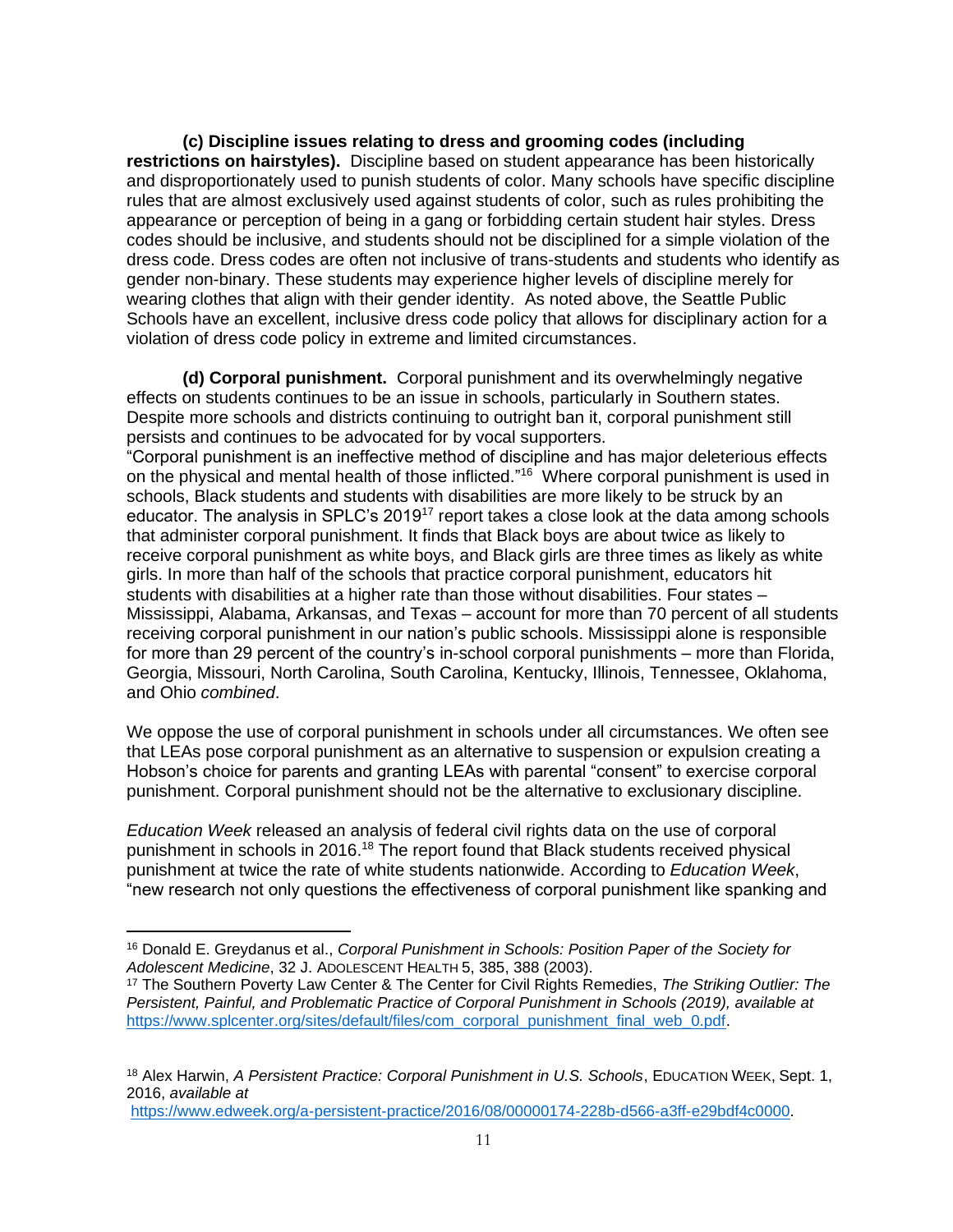paddling, but suggests it might make it more difficult for students to behave well in the future." Education Week reported that a 2016 study analyzing 50 years of research on 160,000 children by the University of Michigan "found the [more children are spanked, even with an](https://psycnet.apa.org/record/2016-17153-001)  [open hand, the more likely they are to defy adults](https://psycnet.apa.org/record/2016-17153-001) and show more anti-social behavior, aggression, mental-health disorders, and lower academic achievement over time. Children struck with implements, such as paddles, showed even worse effects."<sup>19</sup> "A 2010 study in the journal *Neuroimage* also found that adolescents who had regular paddling over a three-year period showed less grey matter in the area of the brain associated with self-control and problem solving."<sup>20</sup>

**(e) Inappropriate use of seclusion and restraint for disciplinary purposes.**  Seclusion and restraint have overwhelming negative consequences against children, both psychologically, and oftentimes, physically. Seclusion and restraint should never be used for disciplinary purposes, and only as a last resort when the child's safety or the safety of others is in imminent danger. Each instance of seclusion and restraint should be documented detailing the justification for its use. Educators should be trained on de-escalation techniques. Administrators should be warned that seclusion and restraint as a form of discipline against a child with behavioral disabilities subjects a school to disability discrimination. Seclusion and restraint practices tend to have a disproportionate impact on students with disabilities.

**(f) Referrals to and the resulting interactions with school police, school resource officers, or other law enforcement.** For many school districts, an infraction of the student code leads to an automatic referral to law enforcement, which leads to a charge in either the juvenile or adult criminal system for that jurisdiction. As a result, we often must advise our clients not to testify at their own school disciplinary hearing because criminal charges have been filed or are forthcoming. In turn, this undermines their opportunity to have a fair hearing and a just outcome. In our recent experience in a large school district in Georgia, school police, also known as School Resource Officers (SROs), are commonly involved in all student discipline matters regardless of the severity of the infraction and they serve as an extension of the student discipline process with the school. And, in Alabama, we have represented victim students who were subjected to physical violence by SROs and our clients were suspended and expelled for their "involvement" in the interaction. In Florida, the MSD Commission has advocated to eradicate diversion programs that do not involve law enforcement despite the damaging impact of such interactions.

#### **School Police, Racial Bias and Discipline**

Schoolyard fights, childish pranks and tantrums used to result in a visit to the principal's office. Today, however, code of conduct violations can end with students in handcuffs. Juvenile and adult courts then become inundated with children who pose no real threat in their communities. Studies have shown that school resource officers do not reduce crime but cause harm instead – including increased arrests, expulsions, physical restraint, and family stress.

School police present an integral dynamic for how students are disciplined in school. What was once a program to foster mentorship and community relations in the 1950's and 1960's, has evolved into more of a crime prevention arm during the anti-drug, anti-gang, and school

<sup>19</sup> E.T. Gershoff & A. Grogan-Kaylor, *Spanking and child outcomes: Old controversies and new metaanalyses*, 30 *J. OF FAM. PSYCHOL.* 4, 453–469 (2016).

<sup>20</sup> Akemi Tomoda et al., *Reduced Prefrontal Cortical Gray Matter Volume in Young Adults Exposed to Harsh Corporal Punishment,* NEUROIMAGE (August 2009).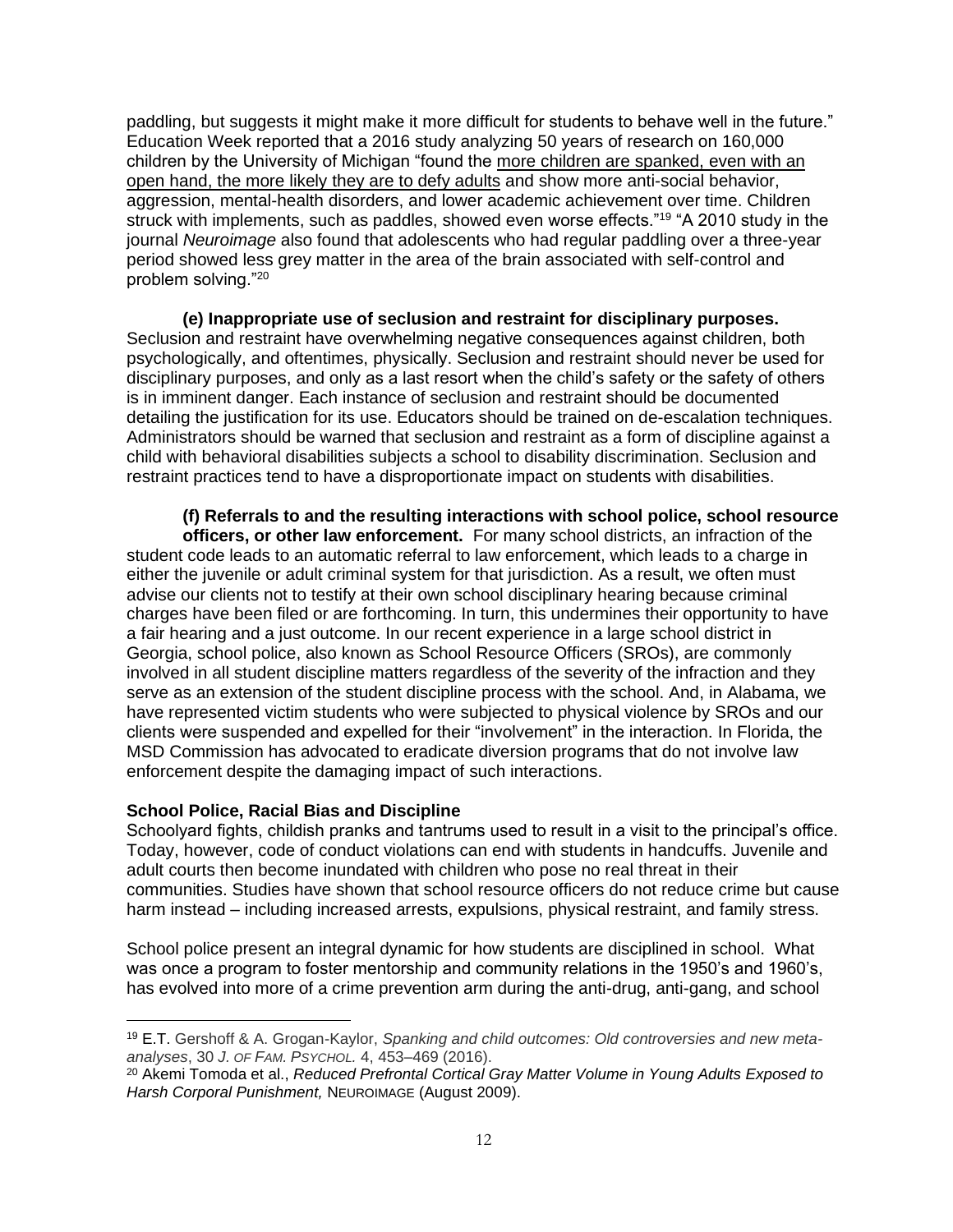violence prevention initiatives over the last 30 years. It has been well documented that interaction with any form of law enforcement can create life-changing circumstances, especially for juveniles. This is further complicated when school police bring implicit bias to their execution of school discipline – creating harmful disparities for students of color, and possibly an introduction to the school to prison pipeline.

While data on school police is imperfect, there is an estimated 14,000 to 20,000 armed law enforcement officers in schools across the country.<sup>21</sup> 58% of schools report a police officer present at least one day a week as of 2018, compared to only 1% in 1975. $^{22}$  If that school has students that are predominantly Black, then the likelihood of having a law enforcement presence nearly quadruples.<sup>23</sup> In contrast, there are 14 million students in schools with police on campus, but no school counselor, nurse, psychologist, or social worker on staff.<sup>24</sup>

Already disproportionate school discipline statistics can be easily exacerbated by the presence of school police. Research finds that police view Black boys as young as 10-yearsold as less innocent and more threatening than whites – significant considering how police are often given responsibility for school discipline.<sup>25</sup> Schools with police have higher rates of school suspension and expulsion, especially for students of color.<sup>26</sup> Students of color attending schools with high suspension rates are more likely to be arrested and incarcerated later in life, and less likely to attend a four-year college. $27$ 

While there has been an overall decline in juvenile arrest rates in recent years, school police increasingly initiate court referrals and arrests for students of color for minor, non-violent offenses such as disorderly conduct. $28$  If a student is arrested, the odds of dropping out of school doubles, with only 26 percent of arrested students graduate from high school.<sup>29</sup> These

[https://www.nber.org/system/files/working\\_papers/w26257/w26257.pdf.](https://www.nber.org/system/files/working_papers/w26257/w26257.pdf)

<sup>21</sup> National Association of School Resource Officers, *Frequently Asked Questions,*  <https://www.nasro.org/faq/> (last visited July 22, 2021).

<sup>22</sup> Chelsea Connery, *The Prevalence and Price of Police in Schools*, U. OF CONN. CENTER FOR EDUC. POL'Y ANALYSIS (Oct 2020), *available at* [https://cepa.uconn.edu/wp](https://cepa.uconn.edu/wp-content/uploads/sites/399/2020/10/Issue-Brief-CEPA_C-Connery.pdf)[content/uploads/sites/399/2020/10/Issue-Brief-CEPA\\_C-Connery.pdf.](https://cepa.uconn.edu/wp-content/uploads/sites/399/2020/10/Issue-Brief-CEPA_C-Connery.pdf)

<sup>23</sup> Melinda D. Anderson, *When Schooling Meets Policing,* THE ATLANTIC, Sep 21, 2015, *available at* [http://www.theatlantic.com/education/archive/2015/09/when-schooling-meets-policing/406348/.](http://www.theatlantic.com/education/archive/2015/09/when-schooling-meets-policing/406348/)

<sup>24</sup> Amir Whitaker et al., *Cops and No Counselors: How the Lack of School Mental Health Staff is Harming Students,* AMERICAN CIVIL LIBERTIES UNION, *available at* [https://www.aclu.org/report/cops-and](https://www.aclu.org/report/cops-and-no-counselors)[no-counselors.](https://www.aclu.org/report/cops-and-no-counselors)

<sup>25</sup> Phillip Aitba Goff et al., *The Essence of Innocence: Consequences of Dehumanizing Black Children,*  106 J. OF PERSONALITY AND SOC. PSYCHOL. 4, 526-545 (2014), *available at*  [https://www.apa.org/pubs/journals/releases/psp-a0035663.pdf.](https://www.apa.org/pubs/journals/releases/psp-a0035663.pdf)

<sup>26</sup> Jeremy D. Finn &Timothy J. Servoss, *Misbehavior, Suspensions, and Security Measures in High School: Racial/Ethnic and Gender Differences*, 5 J. OF APPLIED RES. ON CHILDREN 2 (2014).

<sup>27</sup> Andrew Bacher-Hicks, Stephen B. Billings & David J. Deming, *The School to Prison Pipeline: Long-Run Impacts of School Suspensions on Adult Crime,* NAT'L BUREAU OF ECON. RES. (Nat'l Bureau of Econ. Res., Working Paper No. 26257, 2019), *available at*

<sup>28</sup> Ryan King & Marc Schindler, *A better path forward for criminal justice: Reconsidering police in schools,* BROOKINGS INSTITUTE, (2021), *available at* [https://www.brookings.edu/research/a-better-path](https://www.brookings.edu/research/a-better-path-forward-for-criminal-justice-reconsidering-police-in-schools/)[forward-for-criminal-justice-reconsidering-police-in-schools/.](https://www.brookings.edu/research/a-better-path-forward-for-criminal-justice-reconsidering-police-in-schools/)

<sup>29</sup> Gary Fields & John R. Emshwiller, *For More Teens, Arrests by Police Replace School Discipline*, THE WALL STREET JOURNAL, Oct 20, 2014, *available at* [https://www.wsj.com/articles/for-more-teens-arrests](https://www.wsj.com/articles/for-more-teens-arrests-by-police-replace-school-discipline-1413858602)[by-police-replace-school-discipline-1413858602.](https://www.wsj.com/articles/for-more-teens-arrests-by-police-replace-school-discipline-1413858602)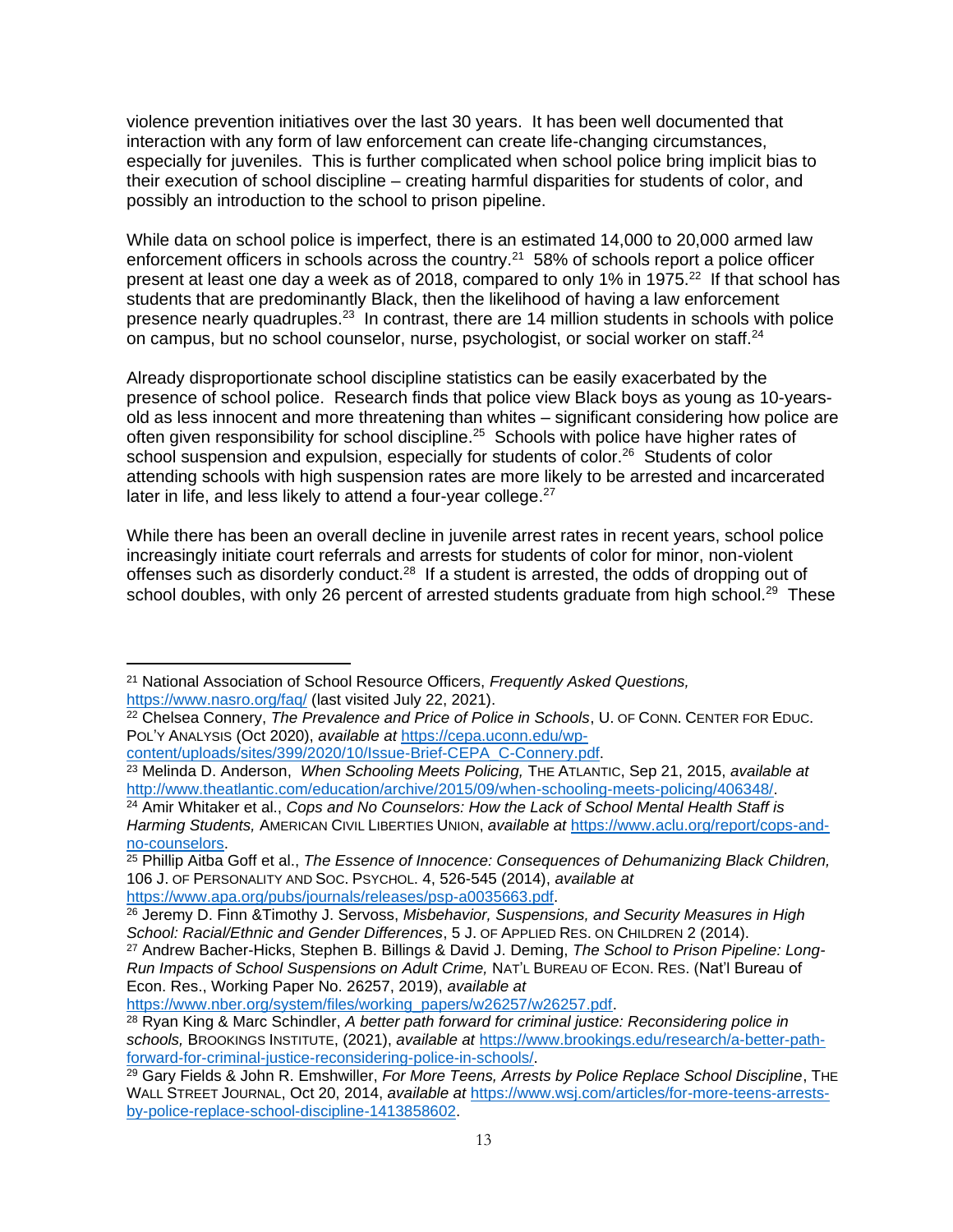figures are important considering that Black students and students with disabilities are arrested at three times the rate of their white and non-disabled counterparts, respectively.<sup>30</sup>

Some of the more egregious cases involve instances where school police display excessive use of force or show no discretion in arresting very young children – as they did with Yosio Lopez, a 7-year-old Latinx child with a disability from Dallas, Texas. Lopez was handcuffed and tasered by a school resource officer, then detained for over a week without his mother's permission. <sup>31</sup> Likewise, in Henderson, NC, an 11-year-old boy is filmed repeatedly slammed to the ground by a school policeman, prompting then-interim CEO of the Southern Poverty Law Center to quote, "Law enforcement officers are frequently brought in to schools to handle routine school discipline and this is far too often the result – an outrageously excessive use of force on young children. This must end. Our children deserve better."32

Kaia Rolle, a 6-year-old Black girl from Orlando, FL, was taken from school in handcuffs after having a simple temper tantrum in 2019.<sup>33</sup> Concern over the treatment of a child this age lead to the passage of the Kaia Rolle Act in 2021, banning the arrest of any child in Florida under the age of 7. All these unnecessary, and often violent cases bring into question if armed responders are the most appropriate approach to school safety and discipline.

The revised and updated discipline guidance should describe and address the phenomenon of the school-to-deportation pipeline. "An estimated 725,000 students in grades K–12 are undocumented, according to the most recent Pew Research Center data. … A dramatic increase in school security measures since the 1999 Columbine High School shooting has multiplied young immigrants' vulnerability. In the intervening years, the number of SROs on K–12 campuses has increased by 50 percent, according to a February 2018 Immigrant Legal Resource Center report. Schools inadvertently participate in the school-to-deportation pipeline with zero-tolerance policies and the use of SROs. For students who are undocumented, related stress can manifest in behaviors that might be misinterpreted as discipline problems. American Psychological Association studies have shown that immigrant youth, particularly those who enter the United States as unaccompanied minors, have higher rates of anxiety, depression and post-traumatic stress disorder."<sup>34</sup>

Even with an increased police presence in schools, there has been no conclusive evidence showing that school police reduce crime.<sup>35</sup> In fact, given the potential trade-off with increased suspensions, expulsions, and excessive use of force, we should fully consider alternatives to school policing that could be more suitable children's needs. Investment in school counselors and mental health professionals, restorative models for conflict resolution, and student wrap-

<sup>30</sup> Whitaker, *supra* note 24.

<sup>31</sup> Artemis Moshtaghian, *Dallas school police use handcuffs to restrain 7-year-old boy*, CNN, May 19, 2017, *available at* <https://www.cnn.com/2017/05/16/us/boy-handcuffs-dallas-school-trnd/> (last visited July 22, 2021).

<sup>32</sup> Sloane Heffernan, *In Vance County, schools, sheriff, family fine SRO's attack 'unacceptable, egregious,'* WRAL NEWS, Dec 16, 2019, *available at* [https://www.wral.com/in-vance-county-schools](https://www.wral.com/in-vance-county-schools-sheriff-family-find-sros-attack-unacceptable-egregious/18836562/)[sheriff-family-find-sros-attack-unacceptable-egregious/18836562/](https://www.wral.com/in-vance-county-schools-sheriff-family-find-sros-attack-unacceptable-egregious/18836562/) (last visited July 22, 2021).

<sup>33</sup> Rosa Flores & Sara Weisfeldt, *Body camera videos show 6-year-old sobbing and pleading with officers during arrest*, CNN, Feb 26, 2020, *available at* [https://www.cnn.com/2020/02/26/us/body](https://www.cnn.com/2020/02/26/us/body-camera-video-6-year-old-arrested/index.html)[camera-video-6-year-old-arrested/index.html](https://www.cnn.com/2020/02/26/us/body-camera-video-6-year-old-arrested/index.html) (last visited July 22, 2021).

<sup>34</sup> Coshandra Dillard, *The School-to-Deportation Pipeline,* LEARNING FOR JUSTICE*,* Fall 2018, *available at* [https://www.learningforjustice.org/magazine/fall-2018/the-school-to-deportation-pipeline.](https://www.learningforjustice.org/magazine/fall-2018/the-school-to-deportation-pipeline)

<sup>35</sup> Nathan James & Gail McCallion, CONG. RESEARCH SERV., R43126, SCHOOL RESOURCE OFFICERS: LAW ENFORCEMENT OFFICERS IN SCHOOLS (2013), *available at* [https://fas.org/sgp/crs/misc/R43126.pdf.](https://fas.org/sgp/crs/misc/R43126.pdf)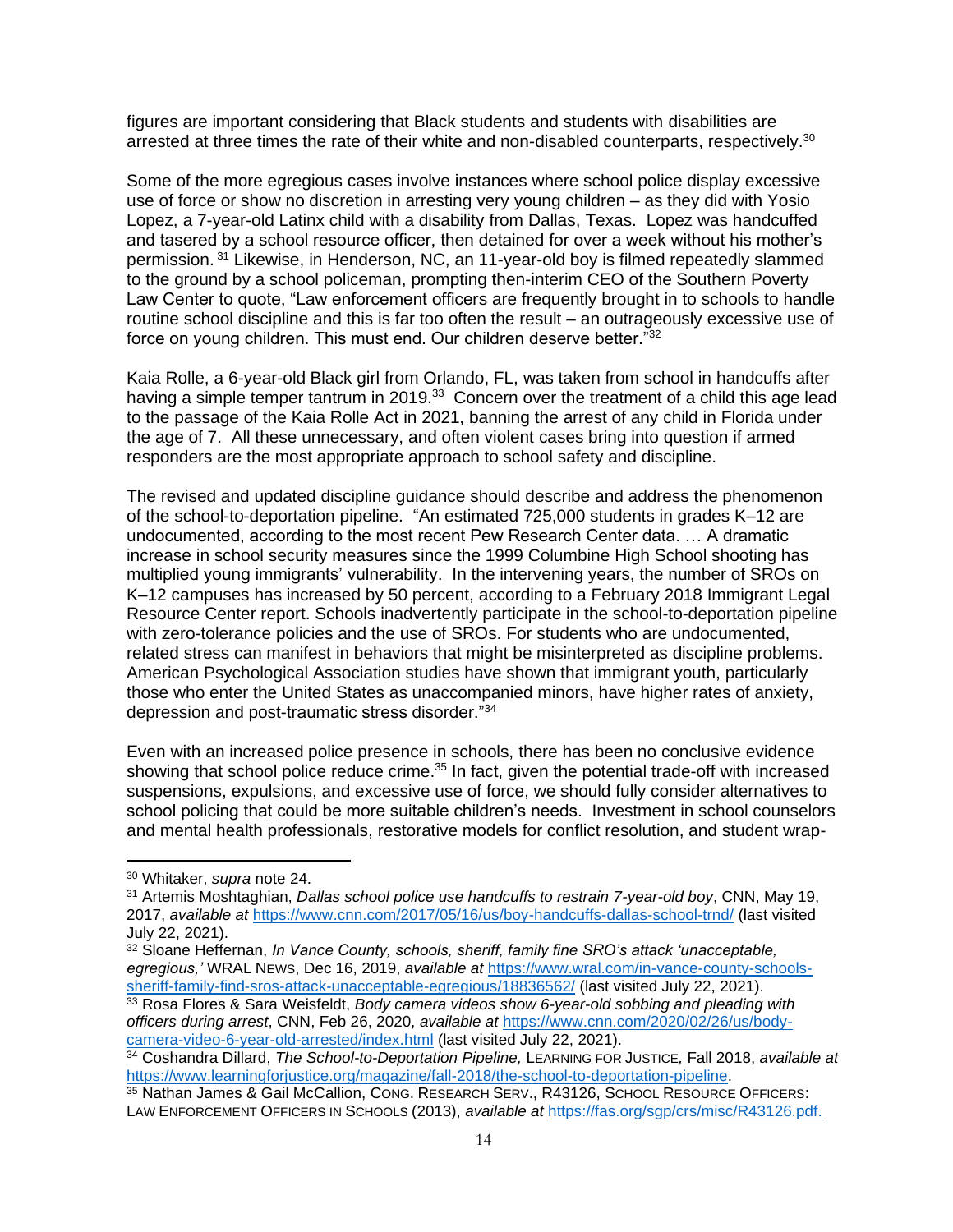around support, are all resources that have been historically underfunded by school systems. Investment in these alternatives can be in tandem with reconsidering the scope of authority allowed by police in schools, including powers to arrest and discipline students, amount of time expected on campus, and carrying police weaponry.

The number of SROs at Florida schools is more than double that of school psychologists and social workers, according to the 2020 ACLU Florida report *The Cost of School Policing*. <sup>36</sup> The study found that "during the 2018-2019 school year, the number of youth arrests at school increased 8%, while the number of youths arrested in the community continued to decline by 12%." The number of students expelled or physically restrained also increased significantly. This includes younger children, too. Florida SROs arrested elementary-age students 345 times during the 2018-2019 school year. There was no consistent evidence that an increase in SROs at schools decreased the number of behavioral incidents. In other words, SROs do not necessarily improve school safety.

Re-envisioning the role of school police, and their relationship to school discipline and safety, could yield benefits for both a safe school climate, and the overall well-being of children.

**(g) Referrals to alternative schools and programs.** Referrals to alternative programs should be seen as exclusion from a child's regular education environment and treated with the same gravity. In practice, we find that alternative programs are often inferior to regular education programs and do not present the same opportunities for socialization, participation in extracurricular activities or academic achievement and success. Alternative schools and programs often do not provide the services and supports that children with disabilities or children otherwise struggling academically, need to receive an appropriate education. They are often computer based with little to no teacher instruction.

For students with disabilities, alternative schools are often entirely unequipped to provide appropriate supports and accommodations. While alternative schools and programs are preferable to total exclusion from public education, they still deprive students of important academic and social opportunities and are an inappropriate form of discipline.

**(h) Threat assessment practices.** The idea of threat assessments comes from law enforcement work attempting to assess violent criminal threats or threats to homeland security – it is fundamentally problematic to extend these models to students in a school environment.

Threat assessments also present a new opportunity for schools to remove students while circumventing formal suspensions or expulsions – allowing students to be sent home unless or until they meet certain 'conditions.' Threat assessments are often harmful for students with disabilities and students of color where discrimination and bias play a significant role.

A handful of states have threat assessment laws - most exempt records from threat assessment processes from Open Records Requests. This often blocks information about such issues as program 'effectiveness' and who's impacted – leading to lack of transparency.

<sup>36</sup> Michelle Morton et al., *The Cost of School Policing: What Florida's students have paid for a pretense of security*, AMERICAN CIVIL LIBERTIES UNION (2019), *available at*  [https://www.aclufl.org/sites/default/files/field\\_documents/school\\_policing\\_report\\_2018-19.pdf.](https://www.aclufl.org/sites/default/files/field_documents/school_policing_report_2018-19.pdf)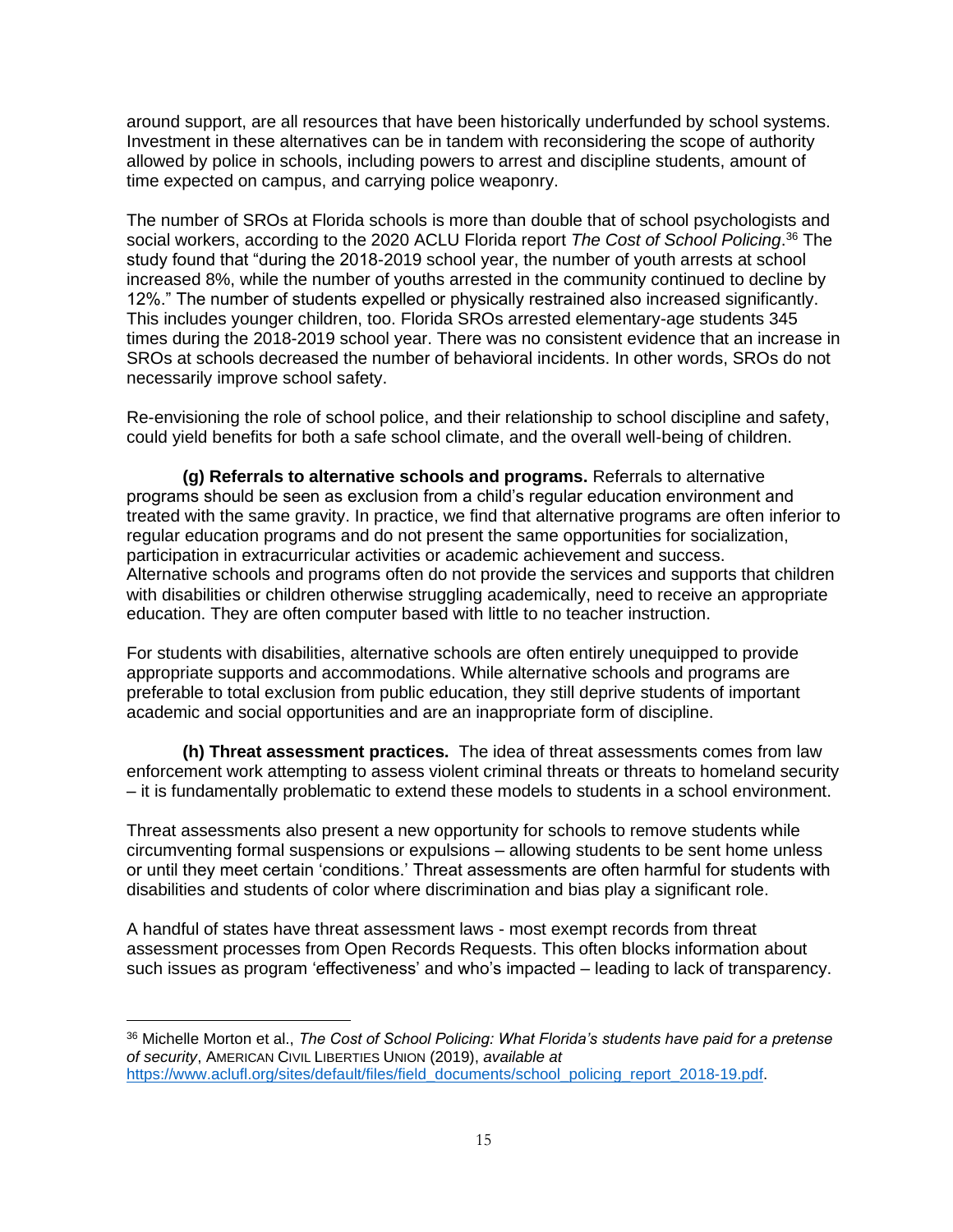In Pasco County, Florida, the Pasco County School District has data-sharing agreements with local law enforcement agencies, including the Pasco Sheriff's Office, to allow law enforcement to access confidential student records, including but not limited to grades, GPAs, discipline, and attendance. The Tampa Bay Times uncovered this as part of their investigative reporting into the Pasco Sheriff's Office Intelligence-Led Policing Program.<sup>37</sup> The Sheriff uses the information it gathers about children from the School District, the Department of Children and Families, social media, and the juvenile justice system to rank, score, and place children on secret lists. There are lists for adults as well. The Sheriff uses those lists to harass children, their friends (who the Sheriff refers to as their "associates"), and their families until they find a reason to arrest them. If the Sheriff cannot find any alleged criminal violation, they slap the families with code enforcement fines to pressure them to move. As a result of the practices in Pasco County, the U.S. Department of Education has launched an investigation into the School District. The SPLC also serves as the facilitator and co-lead of the P.A.S.C.O. Coalition (People Against the Surveillance of Children and Overpolicing), which formed to shut down the illegal predictive policing program.<sup>38</sup>

**(i) Students bringing weapons or using them at school.** School disciplinary practices are also connected to and influenced by measures purporting to protect schools from mass shootings. Measures that actually put Black students, students of color and students with disabilities in danger should be discontinued. This includes "hardening" schools with additional law enforcement officers and surveillance, as well as arming educators. These measures have not only proven mostly ineffective in stopping mass shooters since the Columbine shooting in 1999, but also perpetuate already existing inequities for students of color and students with disabilities, who are more likely to be pushed into the school-to-prison and school-to-deportation pipelines in interactions with law enforcement, who are disproportionately subject to punitive punishment and who are disproportionately subject to physical force at the hands of adults in power.

For the past few decades, policies prohibiting weapon use or possession at school have been treated as zero-tolerance policies, requiring the exclusion of students who violate these policies with no regard for relevant factors like the type of weapon or the intent of the student. While schools certainly have a legitimate interest in regulating what kinds of objects come onto campus, permanently expelling a student who has accidentally brought a hunting knife to campus simply does not serve this interest. Intent – along with other factors like motive, level of threat presented to the school environment, and level of culpability based on age and intellect are always relevant factors to be considered before excluding a student from school.

Although the "unintentional hunting knife" example may sound like an uncommon event, in our practice, we have seen far more students excluded for committing these types of mistaken object infractions than for presenting real and legitimate threats to school safety. A particularly shocking example: we have represented a student facing permanent expulsion because she failed to report that **another student** had a kitchen knife in her backpack. We have known students permanently expelled for bringing party poppers – received in a gift bag from a church function – to school in a backpack.

# **(j) Use of surveillance technologies in a discriminatory manner.**

<sup>37</sup> Kathleen McGrory, Neil Bedi, & Douglas R. Clifford, *Targeted,* Tampa Bay *Times, <https://projects.tampabay.com/projects/2020/investigations/police-pasco-sheriff-targeted/>*

<sup>38</sup> <https://www.splcenter.org/PASCOcoalition>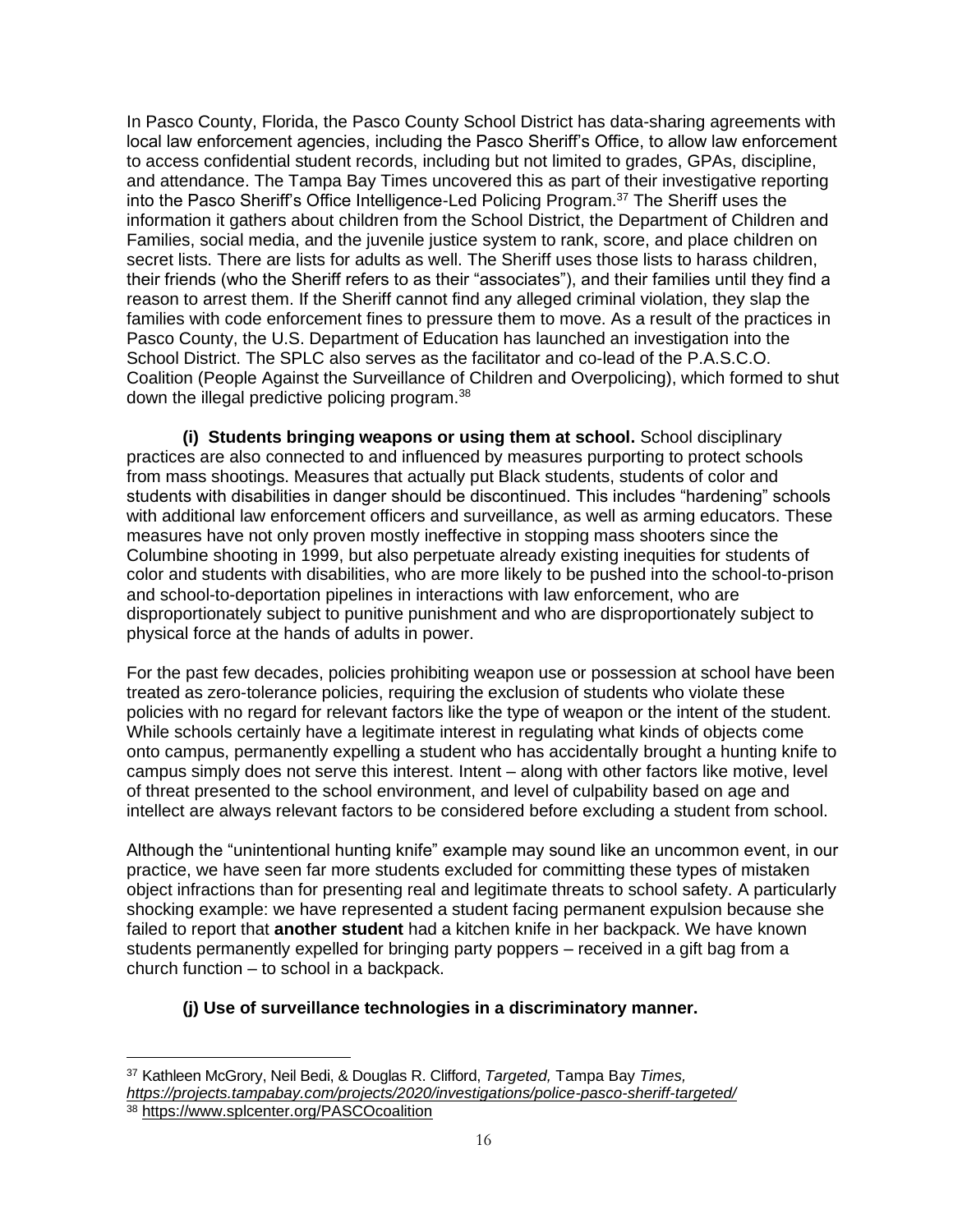**(k) School policies or practices related to teacher and staff training related to discipline, the role teachers play in referrals of students for discipline, and the role of implicit bias in disciplinary decisions.** Today, implicit bias in subjective discipline referrals is a substantial cause of disproportionate discipline by race, gender, or ethnicity. With appropriate training and supports, those generally responsible for initial referrals can find alternatives to sending a child through the school discipline process and the potentially devastating consequences thereof.

Implicit bias is prevalent in school discipline decisions. Decision makers are usually comprised of other school administrators within the district. They are usually not independent and are capable of the same implicit biases and prejudices described above. Students of color are often treated as though they have more culpability or less remorse as compared to their white counterparts; thus, students of color are generally given less leniency and are disciplined at a disproportionately higher rate.

Educators need significant training in the harmful impact of exclusionary discipline, corporal punishment, and all forms of punitive discipline. These same educators need training in positive, restorative, and trauma-informed alternatives to punitive discipline.

**(l) Discipline related to attendance and time management.** Exclusionary discipline is a wholly inappropriate disciplinary response to infractions related to truancy, tardiness, or time management. First, because punishing students for skipping instructional time by loss of instructional time simply does not make sense. But also, because students with disabilities and students whose families are experiencing poverty are going to be disparately impacted by these kinds of policies.

**(m) Discipline of victims of race, color, or national origin harassment, sex harassment, or disability harassment for misconduct that arises as a result of such harassment.** Sadly, this is an all-too common experience for many victim students. Many LEAs treat these types of incidents as "mutual" because often the victim may engage in some defensive action to protect themselves from harassment. In both Alabama and Georgia, we have recently represented Black students who were racially harassed and physically attacked by white students. And when our clients defended themselves, they were punished more severely than the white students who harassed and assaulted them.

**(n) Zero tolerance or strict, three-strike policies.** A student's intent, culpability, and potential impact on the school environment are always relevant considerations when determining an appropriate punishment. Zero tolerance policies disallow consideration of these extremely relevant factors. Zero tolerance policies fail to take into account other justifications like self-defense or misunderstanding.

**(o) Reintegration of students who return to school after a long-term out-ofschool suspension or expulsion.** Students who are forced away from their peers teachers and classrooms are almost always behind when they return, not just academically but socially. Given that most children are not susceptible to significant changes, particularly younger children and children with emotional and developmental disabilities, long-term exclusion from school significantly increases the odds that such children will drop out.

Putting social/emotional supports and transition services in place for these students upon returning makes sense; however, many districts skip these types of services and opt instead for "behavioral contracts." These contracts create a stigma around students coming back from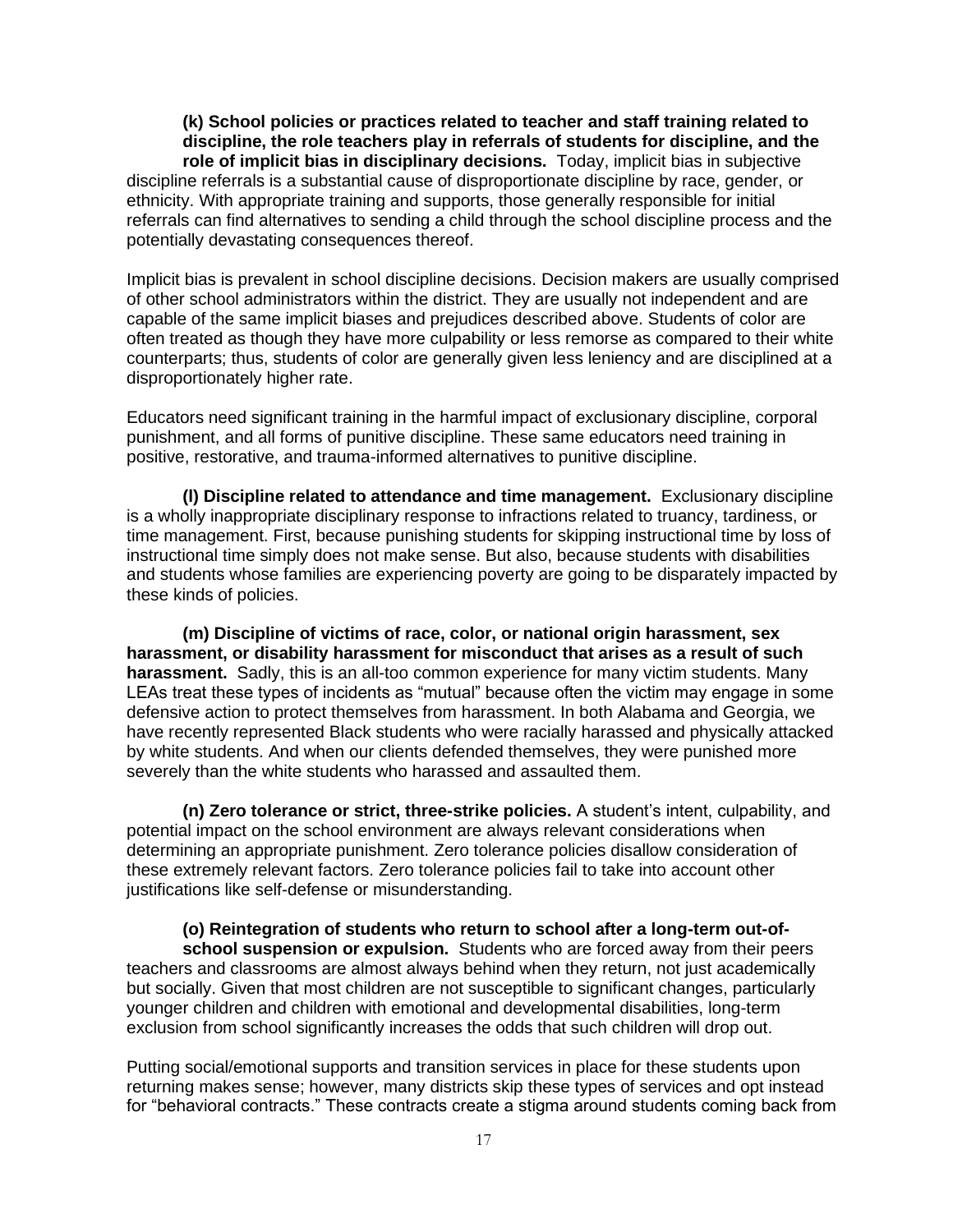alternative programs and allow districts to exclude them for minor infractions after their return, without first conducting fair disciplinary proceedings.

**(p) Discipline issues relating to virtual learning.** The use of subjective and arbitrary discipline has expanded during remote learning as more and more students, particularly students of color, are being disciplined for behavior in their homes or other off-campus conduct. Some school districts have been forgoing school discipline due process procedures for alleged virtual infractions. Other school districts remove children from in-person learning and relegate them to virtual learning, arguing that this "transfer" does not count as discipline, and thus, no due process is required.

Districts have continued to discipline students by removing them from virtual classrooms even when they present no threat or disruption to the learning environment. There is simply no valid pedagogical purpose of exclusionary discipline for a student who is already remote when they present no threat or disruption to the learning environment. And this practice exposes exclusionary discipline for what it is: punishment by removal of instructional time without pedagogical purpose.

**(q) Discipline issues relating to returning to in person instruction.** During COVID, students with disabilities have experienced disruptions to their services and significant modifications in service delivery. Further, all students are at risk of additional stress and trauma caused by the crisis, which impacts their ability to focus on learning and regulate their behavior. Students have likely struggled from a lack of structured curriculums nonacademic programs, and extracurricular activities. Children have experienced lack of social contact with friends, family members, and teachers. As schools have and will continue to reopen, the impact of losses in education and services will continue and will likely impact student behavior. In light of this reality, districts should be encouraged to limit the use of punitive, exclusionary discipline, especially for truant behaviors and non-violent offenses.

**(r) Discipline issues relating to activities off school campus or in virtual school settings, such as bullying through social media usage.** LEAs should take bullying seriously, just like all forms of harassment in school. And in doing so, LEAs should identify effective ways to respond to bullying such that they are not excluding more students from the learning environment, but engaging and teaching those students why their behavior is harmful and how to correct it.

**What types of guidance and technical assistance can OCR provide to best help SEAs and LEAs create positive, inclusive, safe, and supportive school climates and identify, address, and remedy discriminatory student discipline policies and practices (for example, Dear Colleague letters, Frequently Asked Questions documents, fact sheets, tool kits, videos on the nondiscriminatory administration of school discipline or positive school climate, and guidance on returning students to in-person instruction?**

In the South, educators need more guidance on best practices to create positive, inclusive, safe, and supportive school climates. We routinely encounter LEAs and local school boards who are simply uneducated on these practices. In addition to this training, LEAs should be educated on the cost and implementation of these practices. Resistance to change often comes from a lack of training of the effectiveness of these practices (and the ineffectiveness of exclusionary and punitive discipline) and the misperception that these alternative practices would be "too costly" for the LEA to implement.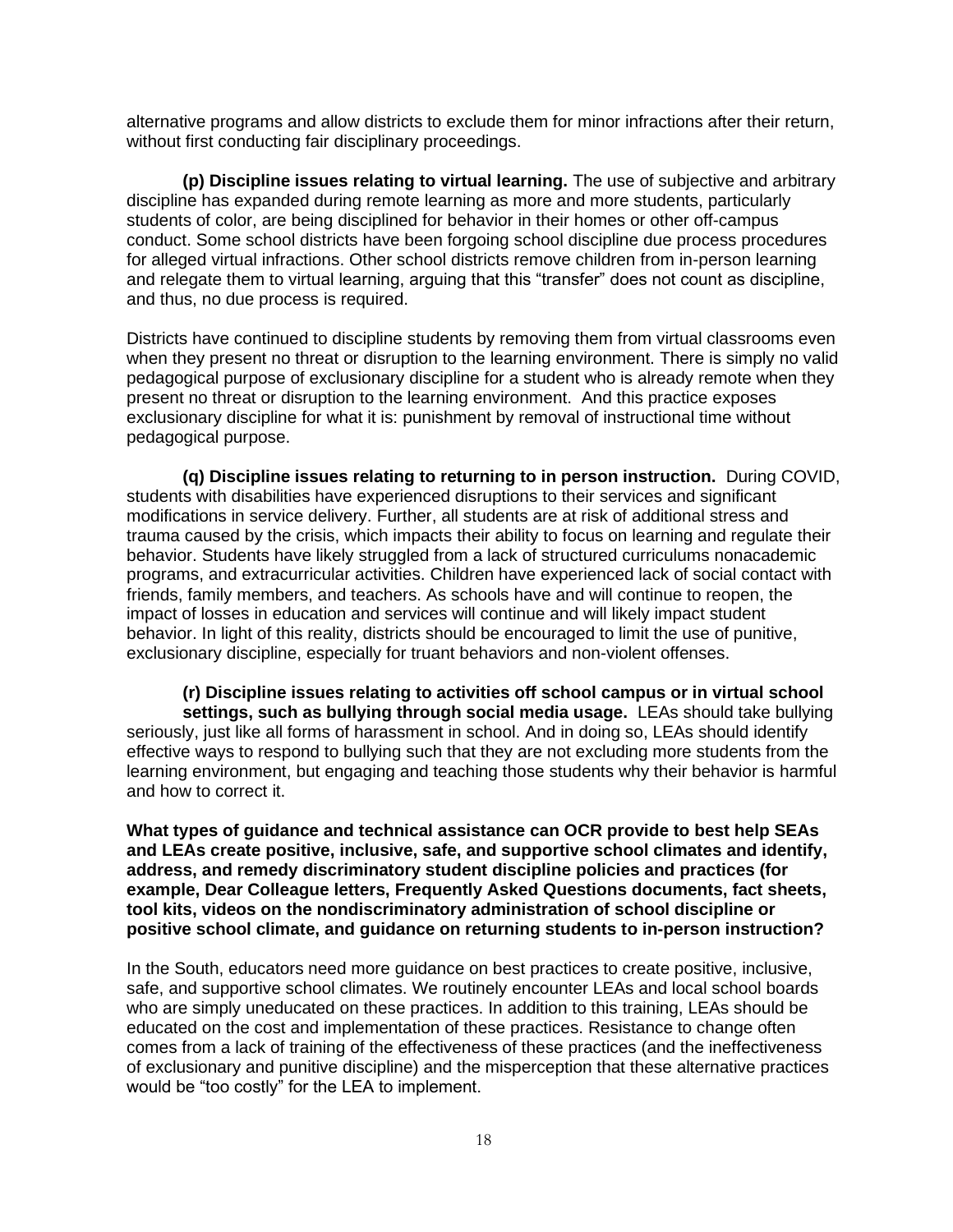With so few advocates working on school discipline in the South, resources that can help educators and administrators modify their practices will ease the pressure on advocates to challenge these systems.

# **What promising practices that have reduced the use of discipline or the disparities in the use of discipline between different groups of students (including promising evidence-based programs and success stories from particular school districts) should OCR consider highlighting in any future guidance or resource materials?**

In one Nashville school, a trauma-informed approach towards school culture and discipline has resulted in remarkable results ending the use of exclusionary and punitive discipline, and OCR might consider highlighting this success in future guidance or resource materials.<sup>39</sup> We need more similar examples in the South, but they are rare.

# **To what extent can hiring and professional development practices be designed and aligned to ensure that teachers and staff are adequately prepared to manage classrooms and work with students in a fair and equitable manner?**

Educators need more support and training for effective discipline, and schools need to use best practices for behavior modification in order to keep students in school and out of the school-to-prison and school-to-deportation pipelines. Classroom teachers are in a unique position to divert students from these pipelines. When teachers take a more responsive and less punitive approach in the classroom, students are more likely to complete their education. On an administrative level, hiring and professional development practices can be designed for more equitable classroom management that can result in significant improvement of internal measures around classroom management.

Trainings on alternatives to exclusionary discipline, trauma-informed practices, restorative justice, de-escalation techniques, IDEA child find, behavioral assessments and interventions, improving school climate, and available community based mental health services and supports for students, would all be impactful and useful professional development opportunities. For hiring, school districts should set the expectation of the type of school climate they expect from their staff, to ensure they are identifying and hiring the appropriate personnel to execute positive, restorative, and trauma-informed responses to discipline.

**How do school discipline policies impact (a) students' opportunity to learn; (b) academic achievement; (c) students' mental health; (d) drop out and graduation rates; (e) school climate and safety; (f) access to instructional time; (g) teacher retention and satisfaction; (h) the rates at which staff refer students for formal discipline; (i) student participation in STEM courses, honors and advanced placement courses, arts and theater, and extra-curricular programming; (j) impact of discipline records on access to scholarships or on enrollment in college; (k) student participation in ceremonies (for example, graduation ceremonies and National Honor Society ceremonies); and (l) life outcomes (for example, earnings, reliance on public support, income, employment opportunities, and housing)?**

<sup>39</sup> Alex Shevrin Venet, *The Evolution of a Trauma-Informed School*, EDUTOPIA, September 13, 2019, *available* <https://www.edutopia.org/article/evolution-trauma-informed-school>